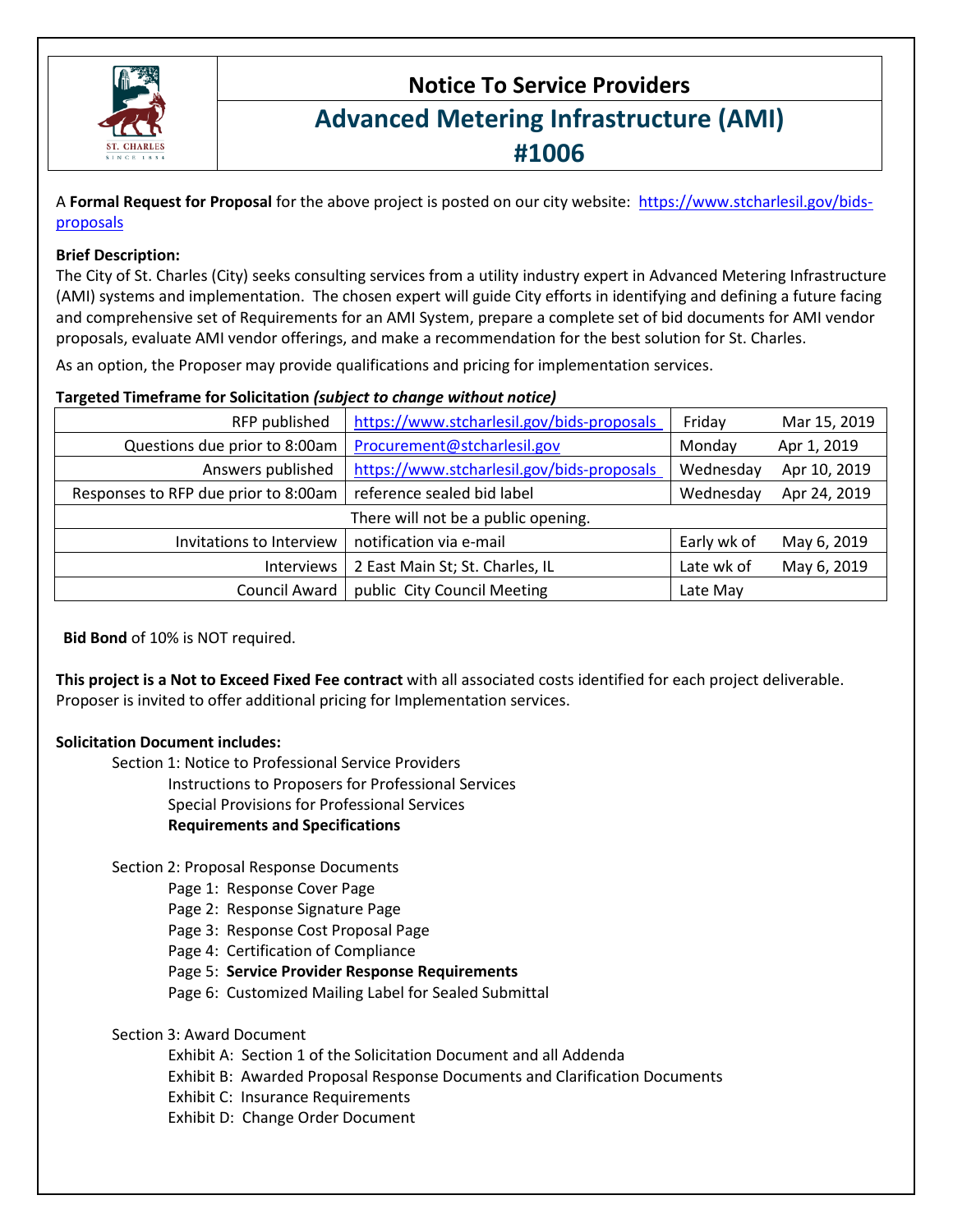# **INSTRUCTIONS TO PROPOSERS FOR PROFESSIONAL SERVICES**

Solicitations are open to all qualified firms actively engaged in providing the services specified and inferred.

# **SOLICITATION PROCESS**

# **Request for Proposal:**

- 1) The City of St. Charles solicits qualified firms for Professional Services.
- 2) Firms are qualified based on either
	- a) A public formal Request for Qualifications which may be either a separate solicitation or incorporated within a formal Request for Proposal
	- b) Prior experience with the City's facilities, equipment, infrastructure, or issue at hand.
- 3) It is the responsibility of the Proposer to seek clarification of any requirement that may not be clear. Questions concerning this request shall be submitted via e-mail t[o Procurement@stcharlesil.gov](mailto:Procurement@stcharlesil.gov) prior to the last date for questions as reflected on the cover page of this document. A written response in the form of an addendum will be published by the date stated.
- 4) Proposers shall acknowledge the receipt of any addendum on the cover page of their proposal *(provided)*.

# **The Cone of Silence:**

- 5) The Cone of Silence is designed to protect the integrity of the procurement process by shielding it from undue influences.
- 6) During the period beginning with the issuance of the Request for Proposal through the execution of the award document, proposers are prohibited from all communications regarding this request with City staff, City consultants, City legal counsel, City agents, or elected officials.
- 7) Any attempt by a proposer to influence a member or members of the aforementioned may be grounds to disqualify the proposer from participation in this solicitation

# **Exceptions to the Cone of Silence:**

- 8) Written communications directed to **Procurement@stcharlesil.gov**
- 9) All communications occurring at pre-bid meetings
- 10) Oral presentations during finalist interviews, negotiation proceedings, or site visits
- 11) Oral presentations before publicly noticed committee meetings
- 12) Contractors already on contract with the City to perform services for the City are allowed discussions necessary for the completion of an existing contract.
- 13) Procurement of goods or services for Emergency situations

# **INVESTIGATION:**

- 14) It shall be the responsibility of the Proposer to make any and all investigations necessary to become thoroughly informed of what is required and specified.
- 15) If a work site is involved in this solicitation, and the site of the work is:
	- a) An area restricted from the general public, an opportunity will be provided for proposers to perform this inspection.
	- b) An area open to the general public, the proposer may perform their inspection at a time of their choosing.

# **PROPOSALS:**

- 16) Proposals must be structured as stated in the Special Provisions for Professional Services section of the Request for Proposal.
- 17) Documents should not utilize binders, folders, tabs or papers larger than 8.5 X 11.
- 18) Delivery of a proposal is acceptance of the City's Contract for Professional Services (*attached)*. Proposals containing terms and conditions contrary to those specified may be considered non-responsive.

# **Signatures as Offer:**

- 19) Under the conditions of the Uniform Commercial Code, the signing of the proposal by the proposer constitutes an offer. If accepted by the City, the offer becomes part of the contract.
- 20) Signatures *(reference signature page)* by
	- a) Individuals or sole proprietorships shall be signed by a person with the authority to enter into legal binding contracts. Said individual shall use his usual signature.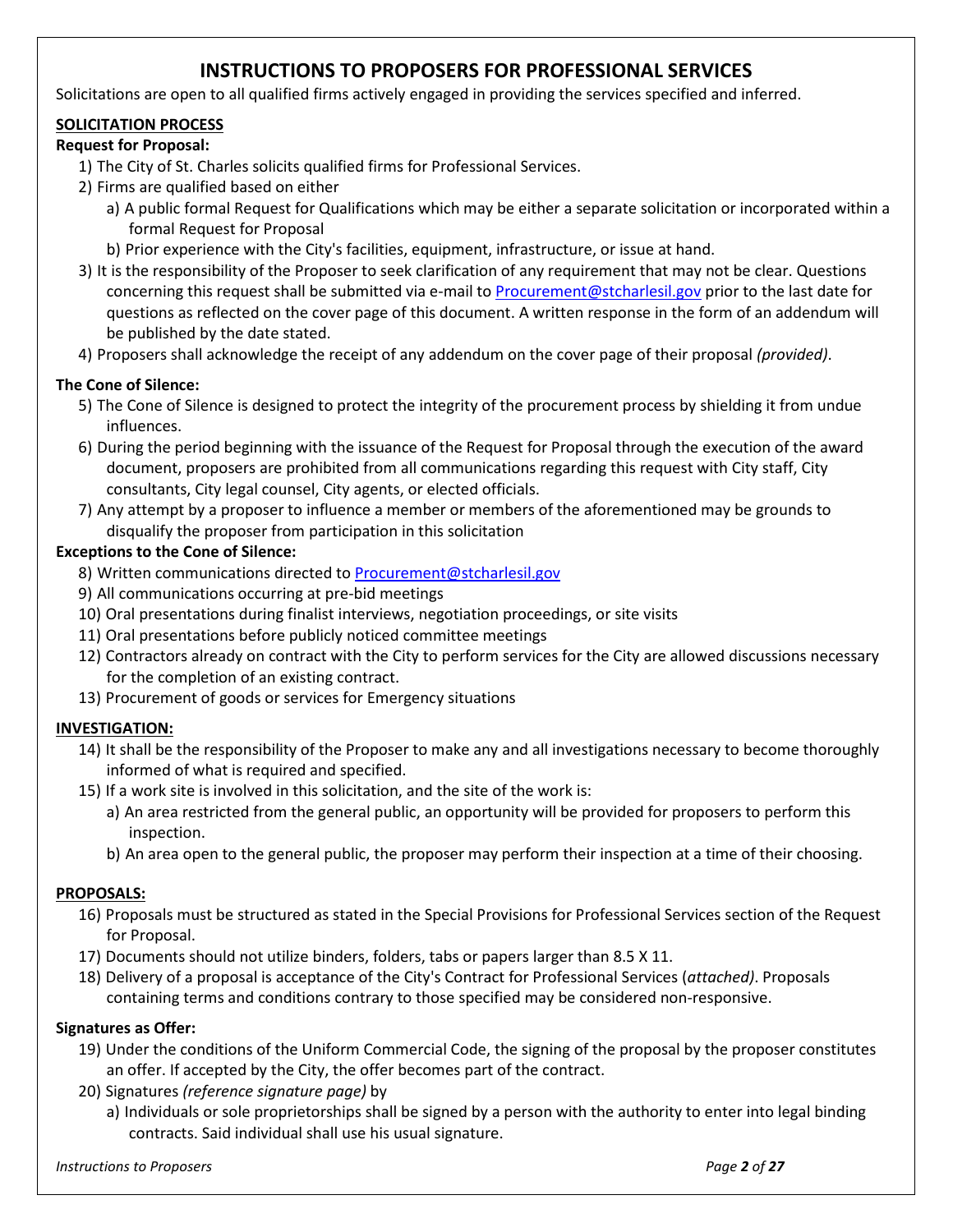- b) Partnerships shall be signed with partnership name by one of the members of the partnership, or an authorized representative, followed by the signature and title of the person signing.
- c) Corporations shall be signed with the name of the corporation, followed by the signature and title of person authorized to bind it in the matter.

### **Withdrawal of Offers:**

- 21) Offers may be withdrawn at any time prior to the due date. Requests to withdraw an offer shall be in writing, properly signed, and received a[t Procurement@stcharlesil.gov](mailto:Procurement@stcharlesil.gov) prior to the due date.
- 22) Offers may not be withdrawn after the due date without the approval of the Procurement Division Manager.
- 23) Negligence in preparing an offer confers no right of withdrawal after opening/due date.

### **Timeframe and Consequences:**

- 24) Offers must be received before the time stated on the cover page of this document.
- 25) Offers received after the stated time will be returned to the sender without review. Offers received late that may be attributed to delays by overnight delivery services, or by delivery services trying to deliver when offices are closed, will be considered late and returned to the sender.
- 26) Unless otherwise specified in the solicitation, offers shall be binding for ninety (90) calendar days following due date.

### **Receipt of Formal Offers:**

27) Firms submitting formal offers will be identified on a formal List of Proposers published on the city's website [www.stcharlesil.gov](http://www.stcharlesil.gov/) within two business days.

# **TAXES:**

- 28) The City is exempt by law from paying sales tax on goods, equipment, and products permanently incorporated into the project, from State and City Retailer's Occupation Tax, State Service Occupation Tax, State Use Tax and Federal Excise Tax.
- 29) The City's Sales Tax Exemption Number is E9996-0680-07.

# **EVALUATION of Offers**

#### **Rejection of Offers**

The city reserves the right to reject any and all offers in whole or in part according to the best interests of the City.

#### **Receipt of One (or too few) offers**

- 30) If the City receives one or too few proposals, as defined by the City, the City may reschedule the due date. The offers received will either be:
	- a) returned unopened to the Proposer for re-submittal at the new due date and time, or
	- b) if there are no changes in requirements, and pending agreement with the Proposer, held until the new due date and time.
- 31) If the request was publicly broadcast, and the City did not receive any proposals, the City may negotiate with any interested parties.

#### **Confidential Information**

- 32) Proposals are subject to Illinois State FOIA requirements including the following exemptions:
	- a) (5 ILCS 140/7) (From Ch. 116, par. 207) Sec. 7.
	- b) Exemptions. (1) The following shall be exempt from inspection and copying: (g) Trade secrets and commercial or financial information obtained from a person or business where the trade secrets or commercial or financial information are furnished under a claim that they are proprietary, privileged or confidential, and that disclosure of the trade secrets or commercial or financial information would cause competitive harm to the person or business and only insofar as the claim directly applies to the records requested.
- 33) **\*\*\***Proposers considering requests to be proprietary and confidential should submit an additional redacted offer. Failure to do so may result in information becoming available to the public.

# **REQUIREMENTS if Awarded the Work:**

#### **Insurance:**

*Instructions to Proposers Page 3 of 27*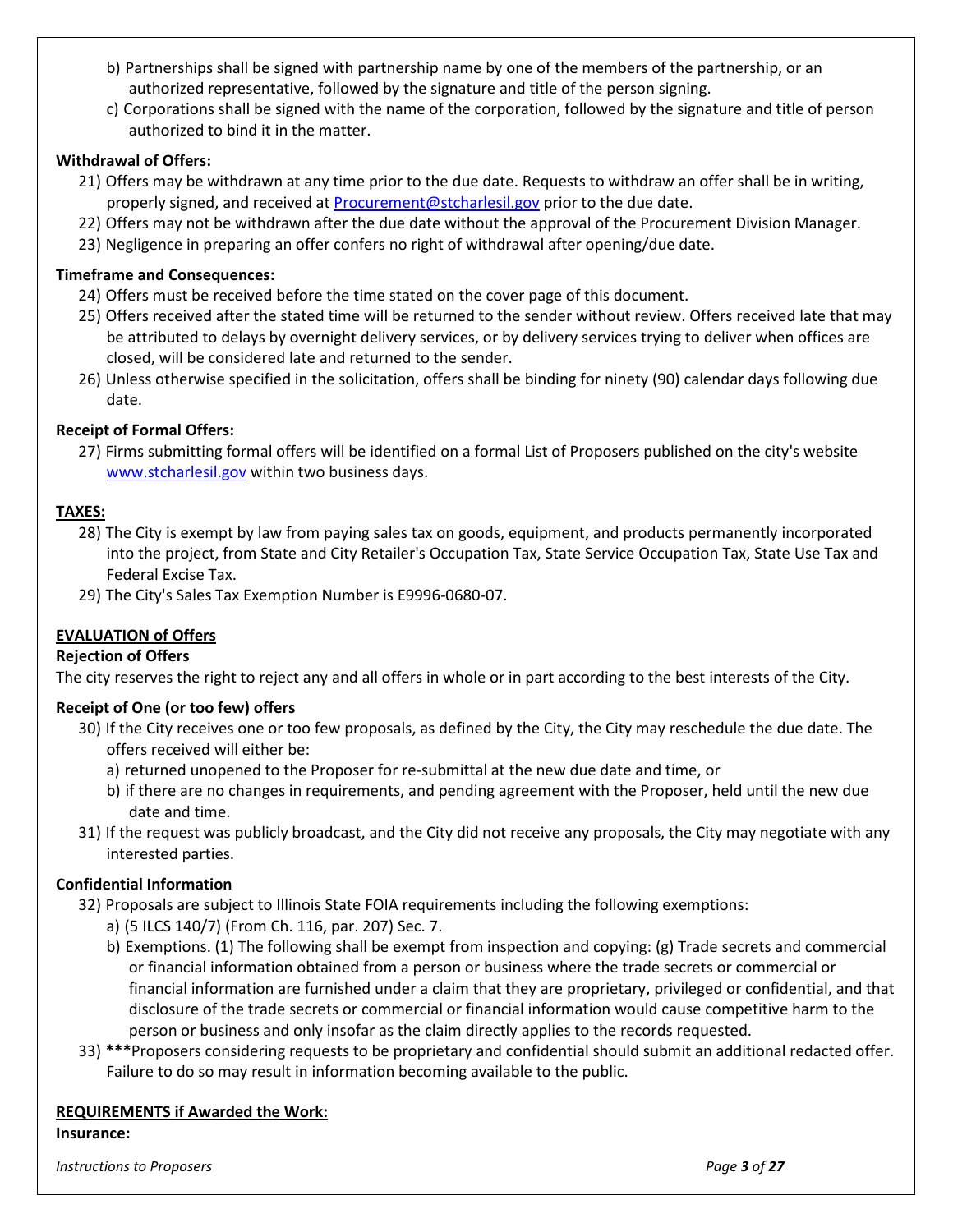- 34) The successful Proposer, if awarded by contract, will be required to carry insurance acceptable to the City. (*Reference Contract Exhibit C*).
- 35) Certificates of Insurance, Endorsements, and a Waiver of Subjugation must be submitted with the execution of the contract.
- 36) The Proposers obligation to purchase stated insurance cannot be waived by the city's action or inaction.

#### **Security Clearance:**

- 37) Background checks inclusive of finger printing MAY be required for service providers working in secured areas. Service providers will submit a list of employees' names to the Project Manager who will coordinate the background checks with the city's police department.
- 38) Anyone with a background history showing a conviction for a felony; theft history of any kind, sex offense history, or any crime involving moral turpitude, illegal drug or narcotics use, sale or possession, or anyone showing a felony charge pending, or who has any outstanding warrants of any type, including misdemeanor traffic or felony warrants, may be subject to arrest, and will not be allowed to work under this contract.

#### **AUDIT:**

39) The successful Proposer may be audited by the City or an agent of the City. Audits may be at the request of federal or state regulatory agencies, other governmental agencies, courts of law, consultants hired by the City or other parties which in the City's opinion requires information. Data, information and documentation will include, but not be limited to, original estimate files, change order estimate files, detailed worksheets, subcontractor proposals, supplier quotes and rebates, and all project related correspondence, and subcontractor and supplier change order files.

#### **PROTESTS:**

- 40) Any Proposer who claims to be aggrieved in connection with the selection process, a pending award, or other reasonable issue may initiate a protest.
	- a) Protests involving the solicitation process must be presented in writing to [Procurement@stcharlesil.gov](mailto:Procurement@stcharlesil.gov) no later than the last date for questions as reflected on the cover page of this document.
	- b) Protests involving the evaluation of offers, staff recommendations, or the award process must be submitted in writing t[o Procurement@stcharlesil.gov](mailto:Procurement@stcharlesil.gov) no later than three business days after Recommendation for Award is publicly posted.
- 41) Protests must include: the name and address of the protestor; the title and solicitation # of the solicitation; and if available: if an award has been recommended, the city public meeting agenda #, the award document number, identification of the procedure that is alleged to have been violated; precise statement(s) of the relevant facts; identification of the issue to be resolved; protestor's argument and supporting documentation (Exhibits, evidence, or documents to substantiate any claims).
- 42) A person filing a notice of protest will be required; at the time the notice of protest is filed, to post a bond in the form of a cashier's check in an amount equal to twenty-five percent of the City's estimate of the total volume of the award, or \$1,000, whichever is less.
	- a) If the decision of the Protest does not uphold the action taken by the City, then the City shall return the amount, without deduction, to the Proposer filing the protest.
	- b) If the decision of the Protest upholds the action taken by the City, then the City shall retain the amount of the cashier's check in payment for a portion of the cost and expense for time spent by City staff in responding to the protest and in conducting the evaluation of the protest.
- 43) Upon receipt of the notice of protest, the Procurement Division Manager shall stop the award process.
	- a) The Procurement Division Manager will rule on the protest in writing within two business days from receipt of protest.
	- b) Appeals of the Procurement Division Manager's decision must be made in writing within two business days after receipt thereof and submitted to the City Administrator for final resolution. Appellant shall have the opportunity to be heard and an opportunity to present evidence in support of the appeal.
	- c) The City Administrator's decision is final.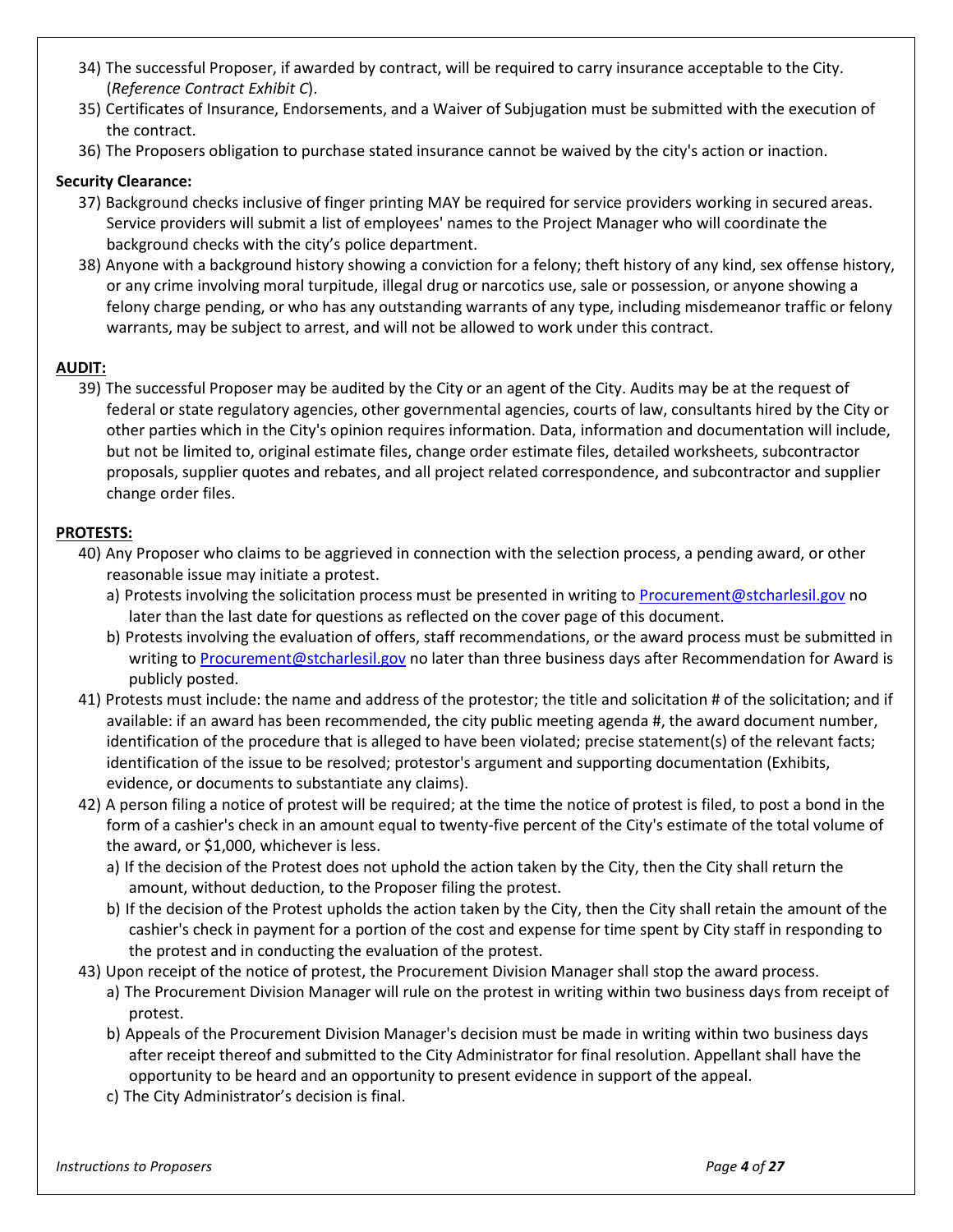# **Special Provisions for Professional Services Advanced Metering Infrastructure (AMI) #1006**

# **Part 1: REGARDING THE SOLICITATION PROCESS:**

### **A) Submittal Structure:**

- **1)** Response Cover Page will be page 1 of your submittal *(attached)*
- 2) Response Signature Page will be page 2 of your submittal *(attached)*
- 3) Response Price Proposal Page will be page 3 of your submittal *(attached)*
- 4) Certification of Compliance will be page 4 of your submittal *(attached)*
- 5) Service provider Requirements *(attached)*, and the requested attachments, will be page 5+ of your submittal
- 6) Submit, in a sealed envelope identified with the enclosed label:
	- i) 1 original for Procurement
	- ii) 1 original for Project Manager
	- iii) 1 file copy via USB Flash drive for Procurement identified with solicitation # and project name.
	- iv) If your proposal includes confidential information as defined by FOIA (5 ILCS 140/7) (From Ch. 116, par. 207) Sec. 7 provide
		- (a) 1 redacted original identified as REDACTED ORIGINAL
		- (b) 1 file copy on the same above USB Flash drive, identifying file as REDACTED ORIGINAL

### *B)* **Response Requirements** *(reference Proposer Requirements for specifics)*

- 1) Executive Summary
- 2) Company Profile
- 3) Qualifications and Experience
- 4) AMI Best Practices
- 5) Integration with various software
- 6) References
- 7) Financial Stability
- 8) Conflict of Interest re: Revenue Streams
- 9) Project Methodology
- 10) Project Staffing
- 11) Proposed Timeline to meet Deliverables

# **C) Cost Proposal** (reference Response Cost Proposal for structure)

- 1) Identify costs for each key deliverable
- 2) Include costs for:
	- i) Project Management
	- ii) Travel
	- iii) Other costs (please explain)
	- iv) Total not to exceed extended cost per deliverable
- 3) Provide a projected number of hours broken down for each team member role for each deliverable
- 4) Provide additional services not included in the scope of work for consideration by the City.
	- i) Option: Implementation Services
	- ii) Other examples might be the additional cost for a second presentation at a City Council meeting, or a trip to visit another municipality as part of the AMI vendor response evaluation phase prior to making a recommendation.
- 5) Provide a projected hourly rate to facilitate the possibility of Change Orders.
- **D) Evaluation Criteria:** Proposals will be evaluated on the following criteria listed in order of priority:
	- 1) Qualifications and Experience related to AMI Requirements identification
	- 2) Qualifications and Experience related to AMI system offerings
	- 3) Qualifications and Experience with MDM offerings

*Special Provisions for Professional Services Page 5 of 27*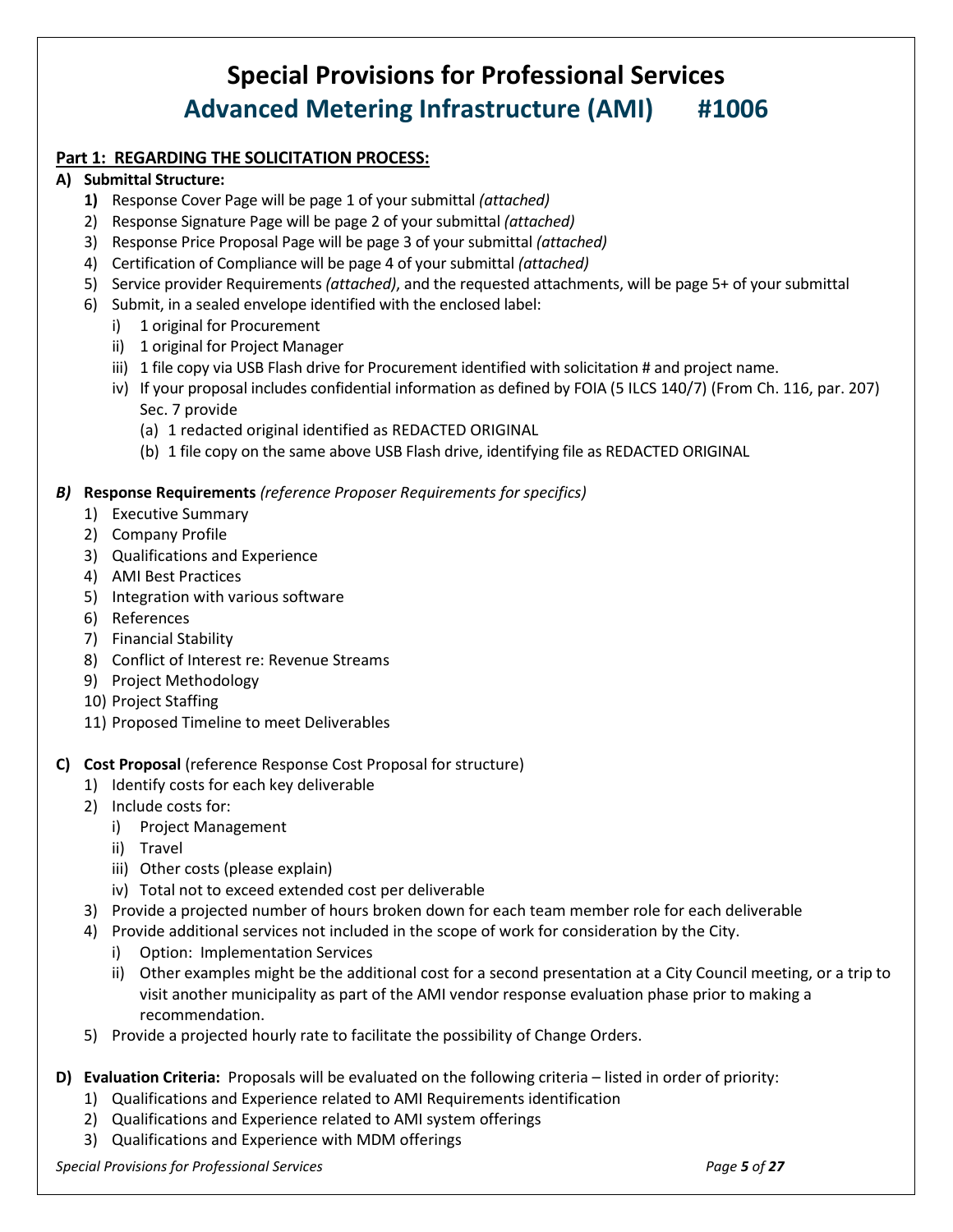- 4) Qualifications and Experience related to wireless communication systems
- 5) Qualifications and Experience related to other applications of the wireless communication system
- 6) Quality of References
- 7) Proposed Schedule
- 8) Proposed Costs
- 9) Proposed Methodology

# **E) Evaluation Process**

- 1) An evaluation team will review all proposals based on weighted requirements. The evaluation team is composed of the Department Head, Project Manager, Procurement Division Manager and others as required.
- 2) Proposals will be reviewed for compliance, and if compliant, will be deemed responsive.
	- i) Responsive proposals are inclusive of, but not restricted to: received prior to the due date and time, completed as stated in the solicitation request, inclusive of all requirements, able to meet delivery requirements, accepting of all contract terms and conditions.
	- ii) The degree to which a proposal meets the requirements is determined solely on the judgment of the Procurement Division Manager.
- 3) Proposer Qualifications will be reviewed, and if qualified, will be deemed responsible.
- 4) Proposals deemed both Responsive and Responsible will be reviewed by the evaluation committee. The committee will utilize the above criteria and weights when reviewing proposals.
	- i) The City reserves the right to seek clarification of proposals.
- 5) Proposed Fees will be analyzed for totality of costs.
- 6) Finalists may be invited for an interview.
	- i) The City does not intend to interview all proposers.
	- ii) Proposers may be required to submit additional data during the interview process.
- 7) After interviews, finalists will be invited to submit a 1 page letter inclusive of clarifications.
	- i) **If clarifications are significant**, the city **may** permit the proposers to present an amended offer that deviates from the original bid offer.
- 8) The City's determination of award for best overall value will consider the following non-exclusive list: available project management resources, soft costs of contract management; and training costs.

# **F) Basis of Award**

- 1) Award is based on the best overall value to the City; and deemed most advantageous to the City, based on the totality of lawful considerations, price and other factors considered.
- 2) While numeric evaluations may be used in some aspects of the process to identify strengths and weaknesses of proposals, and to establish a ranking, the final decision will be a business decision by the City and will not be based on a numerical score. A recommendation to award will document the basis for the award decision.
- 3) Except as otherwise stated, proposers will be awarded within ninety (90) days from the opening date.
- 4) The City reserves the right to award a shorter term of service, by phase or deliverable, part or portion of a phase or deliverable, any line item or option regardless of order listed.

# **Part 2: REGARDING THE WORK**

**G) The Contract for Services** is attached for reference at the end of this document. It includes:

Exhibit A: This Request for Proposal and all Addenda Exhibit B: The Proposal and all Clarifications

- Exhibit C: Insurance Requirements
- 
- Exhibit D: Change Order Document

# **H) Contract Administration:**

A "Work May Proceed" order will be issued by Procurement upon confirmation of a properly executed contract. Once the "Work May Proceed" order is issued, the work will be turned over to the city's Project Manager.

*Special Provisions for Professional Services Page 6 of 27* The Project Manager's primary responsibility is to assure the city receives the professional services in accordance to the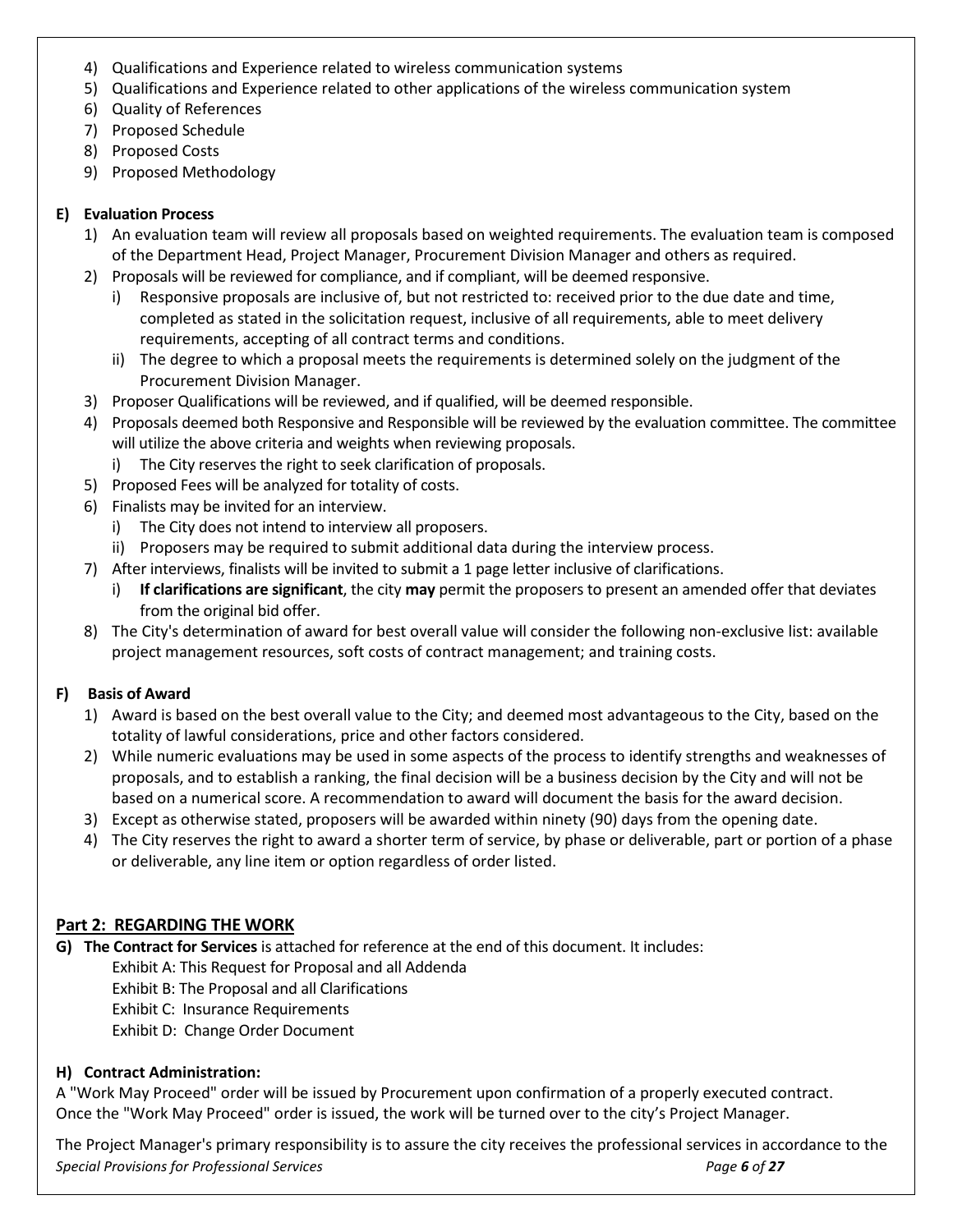requirements of the contract. The Project Manager will, but is not limited to: oversee the entire project from kick-off activities through payment of final invoice; monitor progress; address any quality issues and change orders; review and approve deliverables.

### **I) Communications Plan**

The Service Provider is required to provide the City's Project Manager with updates of the work inclusive of but not limited to: portion of work completed, assumptions, problems encountered, etc. The updates can be in person or over the phone, at the discretion of the city.

### **J) Change Order Procedure**

The city reserves the right to make changes to the Scope of Work by altering, adding to, or deducting from the work, without invalidating the contract. All such changes shall be executed under the conditions of the original contract.

- 1) Issuance of a memo or verbal approval is not to be considered a Change Order and is not authorization to proceed.
- 2) Approved Change Orders are required with any/all changes in, the Scope of Work, the contract sum, the time for completion of services, renewal or any combination thereof.
- 3) Change orders will describe the city approved change(s), will refer to the service provider's recommended proposal for change, and will be signed by the city and the service provider prior to implementing the change.
- 4) All Change Orders shall clearly identify the impact of cost and the effect on time required to perform the work associated with the proposal.
- 5) If the service provider's proposal is found to be satisfactory and in proper order, and both parties agree upon cost or credit and timeframe for the change, the city will authorize the documented Change Order which will be confirmed as a contract amendment.

#### **K) Payment:**

- 1) Services shall be invoiced upon the completion and acceptance of each deliverable. Invoices must reference the City's purchase order number to be processed for payment.
- 2) Authorization of payment requires receipt of service providers invoice, acceptance of services by Project Manager, and receipt of other required paperwork.
- 3) The City complies with the Illinois Local Government Prompt Payment Act which states that any bill approved for payment shall be paid within 30 days after date of approval.
- **L) Service Issues:** The Professional Service Provider shall not be reimbursed until services are compliant.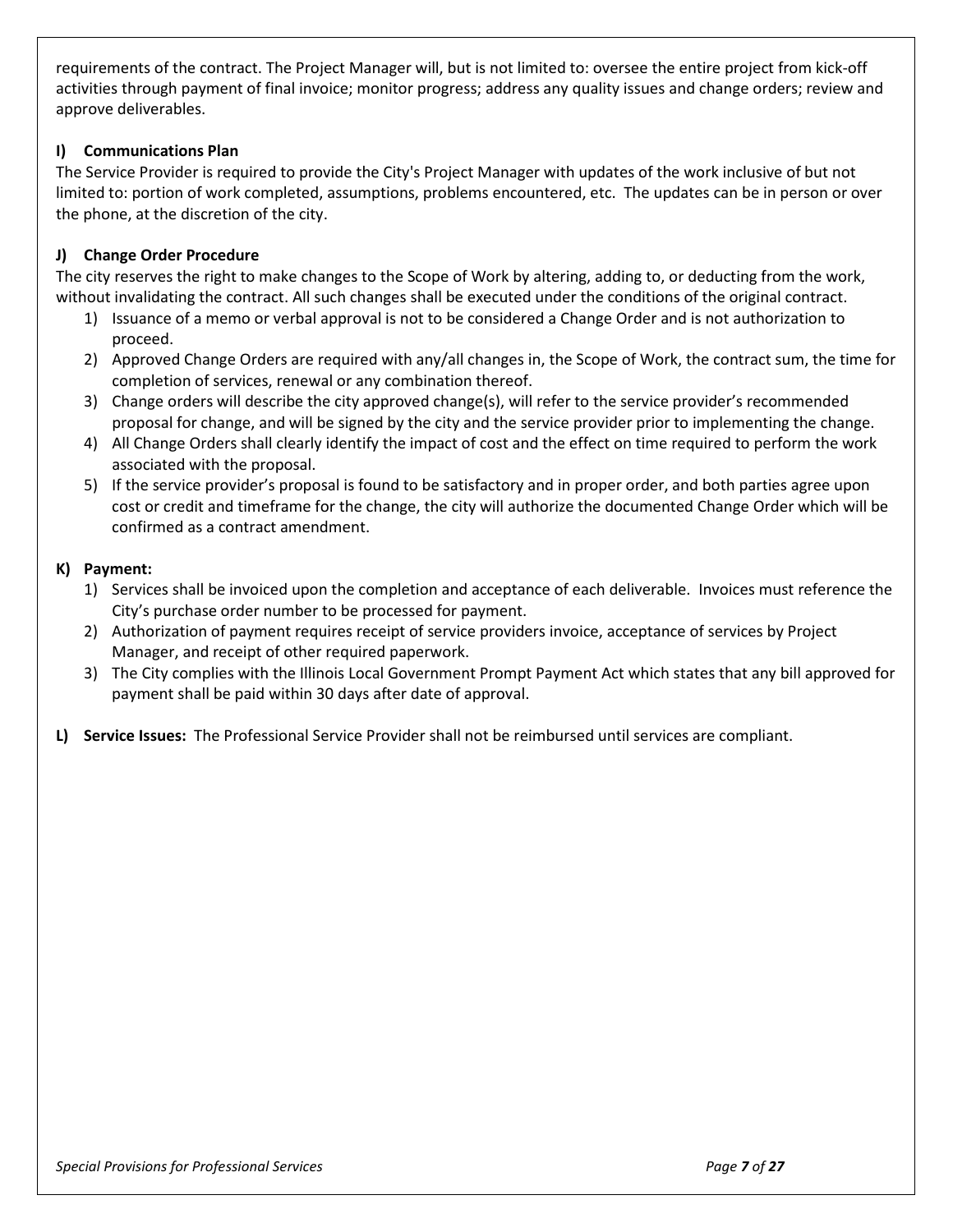# **Project Requirements Advanced Metering Infrastructure (AMI) #1006**

#### **I. CITY OF ST. CHARLES OVERVIEW**

a) The City of St. Charles is located 35 miles west of the City of Chicago in both DuPage and Kane counties with a population of approximately 33,000 residents. The City has an Aldermanic form of government with an elected Mayor and a City Administrator responsible for daily operations. The City is a home rule municipality.

| Table 1.1 - St Charles Background Statistics |                                                                                                |  |  |  |  |
|----------------------------------------------|------------------------------------------------------------------------------------------------|--|--|--|--|
| <b>Background Summary</b>                    |                                                                                                |  |  |  |  |
| Population                                   | 32,267                                                                                         |  |  |  |  |
| Number of Utility Customers                  | 13,217 Residential<br>3,044 Non-residential                                                    |  |  |  |  |
| <b>Utility Services</b>                      | Electric (15,500 meters), Water (12,500 meters), Wastewater, Yard<br>Waste/Refuse, Green Power |  |  |  |  |
| <b>Billing cycles</b>                        | 4 monthly billings and weekly "Final" billings                                                 |  |  |  |  |
| <b>Fiscal Year</b>                           | May 1 to April 30                                                                              |  |  |  |  |

- b) The [City's organizational structure](https://www.stcharlesil.gov/sites/default/files/business/2197-11001.pdf) consists of the City Administrator's Office, and the departments of Community and Economic Development, Finance, Fire, Human Resources, Information Systems, Police and Public Works.
- c) The Utility Billing division resides in the **Finance department** and consists of a Division Manager, two full-time Utility Billing Representatives and two part-time Administrative Assistants. Each month, the City reads approximately 15,500 electric meters and 12,500 water meters and bills approximately 16,500 customers for electric (including tax, power factor, and a power cost adjustment), water, wastewater, and/or refuse/yard waste usage.
- d) The Electric Utility Division (Electric and Meter services) and the Environment Services Division (Water and Wastewater services) reside in th[e Public Works department.](https://www.stcharlesil.gov/sites/default/files/documents/PublicWorks.pdf) Electric power is purchased from the Illinois Municipal Electric Agency (IMEA) and distributed to customers through City owned assets. Additionally, the City has an extensive fiber network that is connected to City administrative buildings, electric substations, well houses, lift stations, Fire Stations, the Police Station, and public schools. The City operates wells to provide water to its customers.
- e) The [Information Systems department](https://www.stcharlesil.gov/sites/default/files/business/2197-9538.pdf) supports technology needs of the City and consists of Technical Services, Application Development and Support, Records Management, and Geographic Information Systems. The City has standardized on a Windows based network and a SQL Server database environment. The IS Department of the City maintains fiber network connections among City owned properties.
- f) From a City geographic standpoint, the City is approximately 40 miles west of Chicago and incorporates approximately 15 square miles of area, bisected by the Fox River. The City has three water towers; one in the southwest quadrant of the City, one on the far west edge of the City, and one near the northern limits of the City. There are no City owned tall structures in the SE quadrant of the City due to the proximity of the DuPage Airport at the eastern City boundary.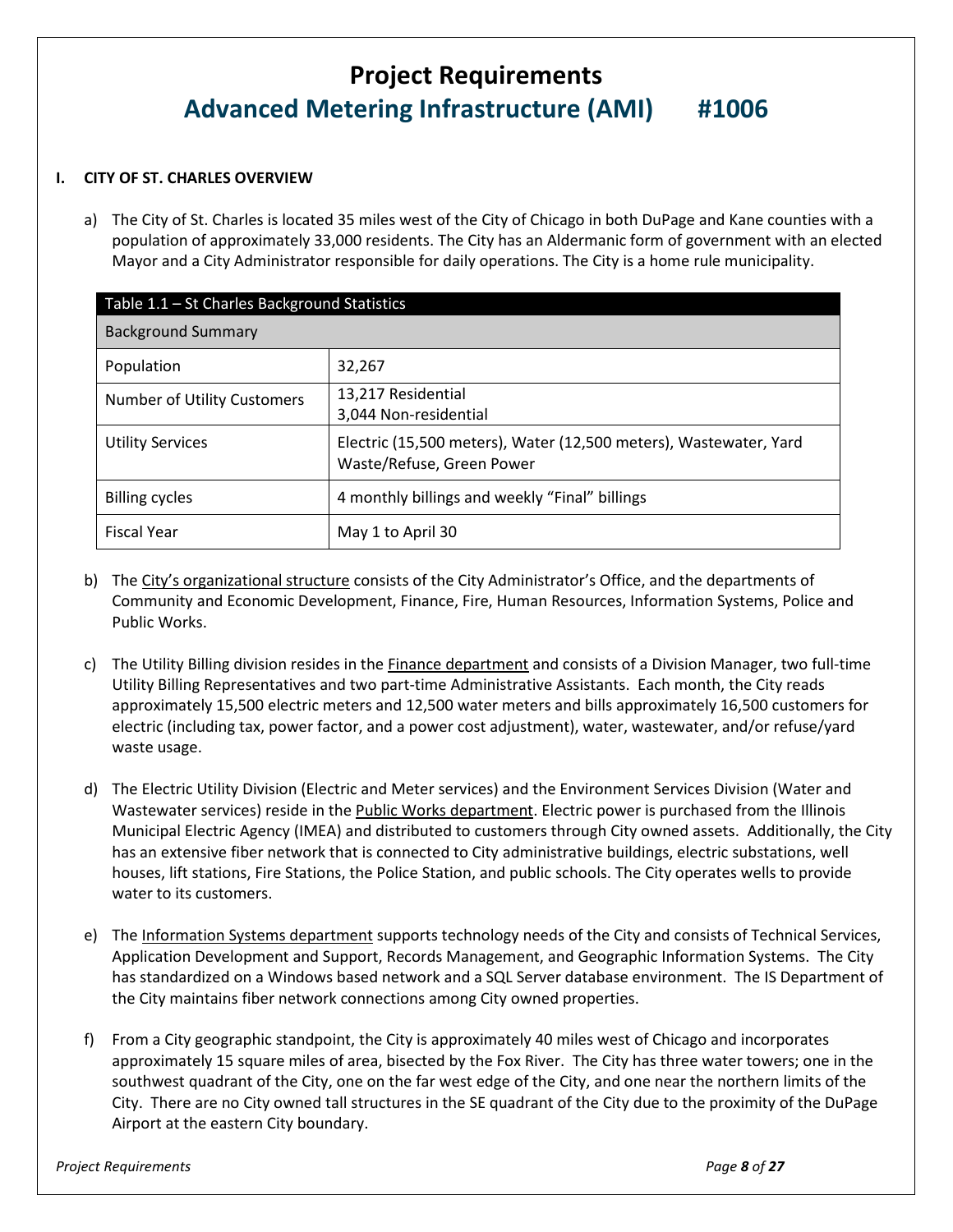g) The Electric Utility distribution system is built approximately 75% underground and 25% overhead with 2,811 wood utility poles of varying classes and heights. The Electric Utility also maintains 3,241 street lights of varying heights, pole length, different photocell types, photocell or contactor control, ballasts or drivers, voltage, and lamp types. In addition, within the service territory there are non-City utility poles and streetlights which should not be considered.

#### **II. PURPOSE AND BACKGROUND**

- a) The City's current Utility Billing/Customer Information System (UB/CIS) software application is a legacy IBM Power 7 application running on the IBM i operating system (aka AS400 or iSeries). The City is in the process of replacing this system and expects such to be completed within three years. The new UB/CIS system requirements include many AMI elements.
- b) The majority of the single phase residential electric meters are electro-mechanical of various manufacturers, although over the last five years the use of solid state single phase meters has become the standard. There are about 13,400 single phase residential meters. For Poly-phase meters, the City has used Elster for a number of years. For water meters, the City has been deploying Badger water meters for 15 years and the Badger Orion system for approximately 12 years. There are approximately 7,000 Badger Orion water meters with CE endpoints currently in service.
- c) The current meter reading system is mostly manual. Badger Orion meters are read using a handheld or truck mounted radio receiver. For approximately 20 electric meters on large customer accounts with multiple meters, half hour readings are downloaded manually each month. The City reads meters in four cycles over each month, but due to weather and holidays, does sometimes struggle to maintain uniform number of billing cycle days.
- d) The City has historical records of completed field job orders, including finals (move ins/outs), verify readings, meter change outs, and disconnects for non-payment. These field jobs total approximately 7,500 orders a year.
- e) The City seeks a partner with expert knowledge of municipal electric, water, communications and fiber systems, and utility operations and customer services associated with AMI software applications. The desired expert must possess a thorough understanding of future trends in these utilities. This understanding includes, but is not limited to, knowledge of customer management, manual meter reading, Advanced Metering Infrastructure (AMI) for both electric and water, utility billing, Meter Data Management (MDM) systems, Distribution Automation, Conservation Voltage Reduction (CVR), SCADA, Outage Management Systems (OMS), mesh and point to point base networks, fiber optic systems and networks, and Smart City features applicable to electric, water, and/or wastewater utilities. Additionally, expertise in best practices for leveraging AMI benefits related to customer services and financial return on investment.
- f) The City desires to interface the AMI system with a future UB/CIS system and potentially other City business software applications. Potential integrations include, but are not limited to, Financials, Electronic Bill Payment and Presentment, Asset Management/Work Order, SCADA, OMS, DA, CVR and potentially other applications that leverage the wireless communication system. The desired expert must have a thorough understanding of how AMI systems interface with other business software systems.
- g) The City also desires to leverage our existing fiber optic network and the future wireless AMI network for other beneficial uses, SCADA (electric, water, and wastewater), DA, CVR, Geographic Information Systems (GIS), City Wi-Fi, smart streetlights, City camera systems, Smart Cities applications, etc. The desired expert must have a thorough understanding of the current possibilities and insight into the future opportunities.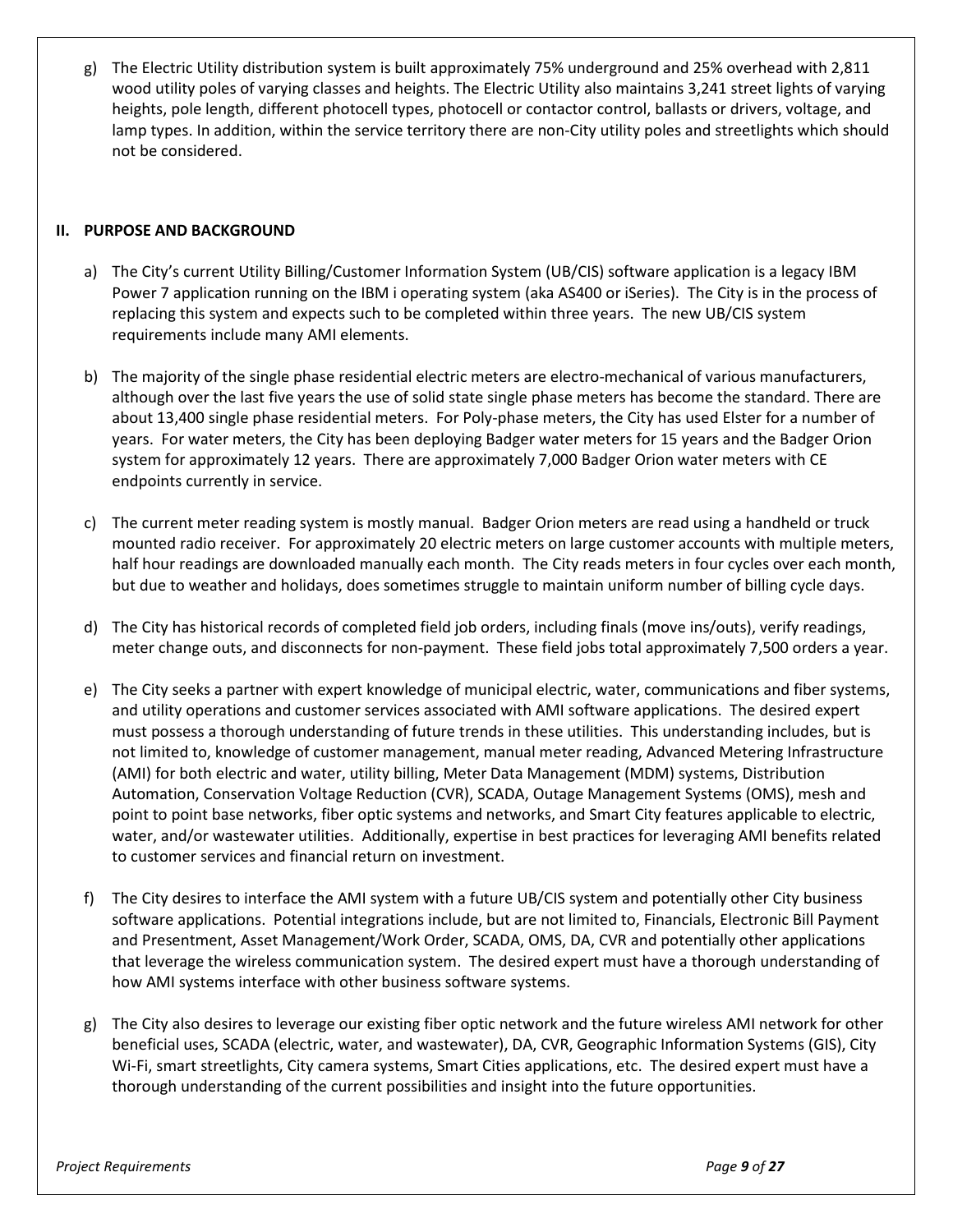#### **III. SCOPE OF WORK**

- a) This project begins with a review of the existing conditions of the City's metering and communication assets, continues through development of a bid package that is sent out to AMI and communication system vendors, includes a thorough review of the received vendor proposals, and concludes with delivery of a comprehensive recommendation for the City to move forward with AMI. The selected expert should combine industry knowledge with guided stakeholder engagement to develop the AMI bid package. The selected expert must identify in their proposal all partnerships or agreements with AMI or communication vendors. An MDM and OMS system shall be considered part of an AMI system with integration into other city business software systems.
- b) **As an option**, the Proposer may provide qualifications and pricing for implementation services. The implementation services would include public relations, contractor coordination and project management, testing and quality assurance activities, direct customer correspondence, creation of presentation materials for public meetings, and delivery of presentations at public meetings.

Note that the implementation services will be a separate contract, and a proposer who does not offer this service is still encouraged to provide a proposal for the base services.

### **IV. SERVICES RELATED TO THE DEPLOYMENT OF AN AMI APPLICATION AND ANY NEGOTIATIONS WITH AMI OR COMMUNICATION SYSTEM VENDORS ARE OUT OF SCOPE.**

#### **V. DELIVERABLES FOR BASE PROJECT**

The selected proposer will:

- a) **Review existing City operations**, data and assets
- b) **Provide business process workflows of Operations and data for optimization**
- c) **Guide groups of City staff** in efforts to identify and document previously unidentified requirements needed to support a municipal utility into the next decade
- d) **Provide engineer estimated cost** for electric, water, and shared costs for use during the City's budget process
- e) **Develop a comprehensive bid package** that the City will advertise and issue to AMI, MDM, OMS, and communication system vendors for proposals
- f) **Respond to all questions** and requests for clarifications and publish any required bid addenda
- g) **Review AMI and communication system vendor proposals** and develop documents quantifying suitability with City requirements and future desires
- h) **Consolidate all findings into a comprehensive recommendation**, including estimated costs, risks, return on investment cash flows, recommended concurrent systems/processes, project deployment timeline, network security, vendor product warranty, proposed future staffing, and future opportunities available, any opportunities the City will have to forego with the selected vendor, and a live presentation to City staff and Elected Officials. Note that the final presentation is likely to be at a City Council meeting, typically held on Monday evenings. This final presentation should cover AMI benefits, cash flow, risks, future opportunities, analysis of the different AMI and communication vendor proposals, and justification for the ultimate recommendation on which vendor/vendors to proceed with. It is expected that this presentation would be approximately 30 to 45 minutes, including questions from the City Council.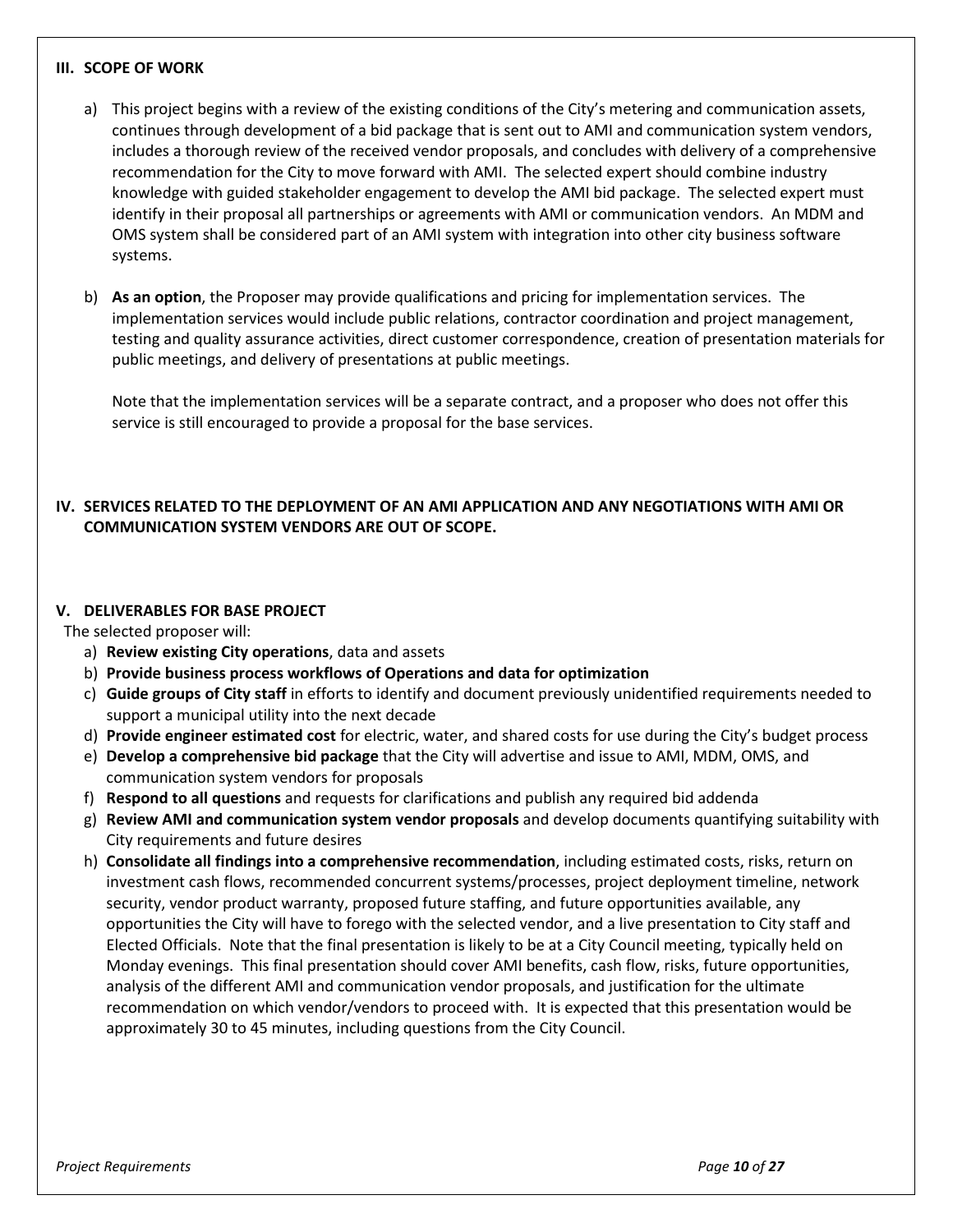#### **VI. DELIVERABLES FOR OPTIONAL IMPLEMENTATIONSERVICES**

**The City may choose to continue with the selected proposer for the base project, may choose to use this proposal as a basis for award for implementation services with a different proposer, or may choose to issue a future RFP for implementation services. The expectation is that the Consultant working on implementation would represent the City in coordination with the AMI vendor, coordination with other vendors on the project, project management, public relations, cooperation with City staff, mass communication with residents, individual communication with complex customer relations, and other tasks that would fall into common "Resident Engineer" and "Project Manager" responsibilities for a project of this type. While not a complete list, the City envisions the implementation services deliverables to be:**

- **a) Development of implementation schedule that includes cash flow**
- **b) Development of RFP's for the field labor to be used to install the meters**
- **c) Coordination with the selected AMI vendor for software and hardware purchases**
- **d) Coordination with the selected AMI vendor for software commissioning**
- **e) Development of punch lists for software or hardware implementation**
- **f) Development of public relations materials**
- **g) Face to face customer complaint response**
- **h) Final commissioning of the system**
- **i) Other tasks and duties that a firm who is familiar with this type of project would provide**

#### **VII. TARGET TIMEFRAME**

The City has established the tentative project timeline as follows:

#### **Targeted Timeframe** *(subject to change without notice)*

| Work May Proceed                                    | June, 2019          |
|-----------------------------------------------------|---------------------|
| Budget estimates delivered to the City              | August, 2019        |
| Final AMI Bid Documents delivered to the City       | Fall, 2019          |
| AMI ITB sealed responses Due                        | Fall, 2019          |
| Analysis of ITB Responses delivered to the City     | Late Fall, 2019     |
| Recommendation for AMI system delivered to the City | <b>Winter, 2019</b> |
| Presentation of Recommendation to Council           | <b>Winter, 2019</b> |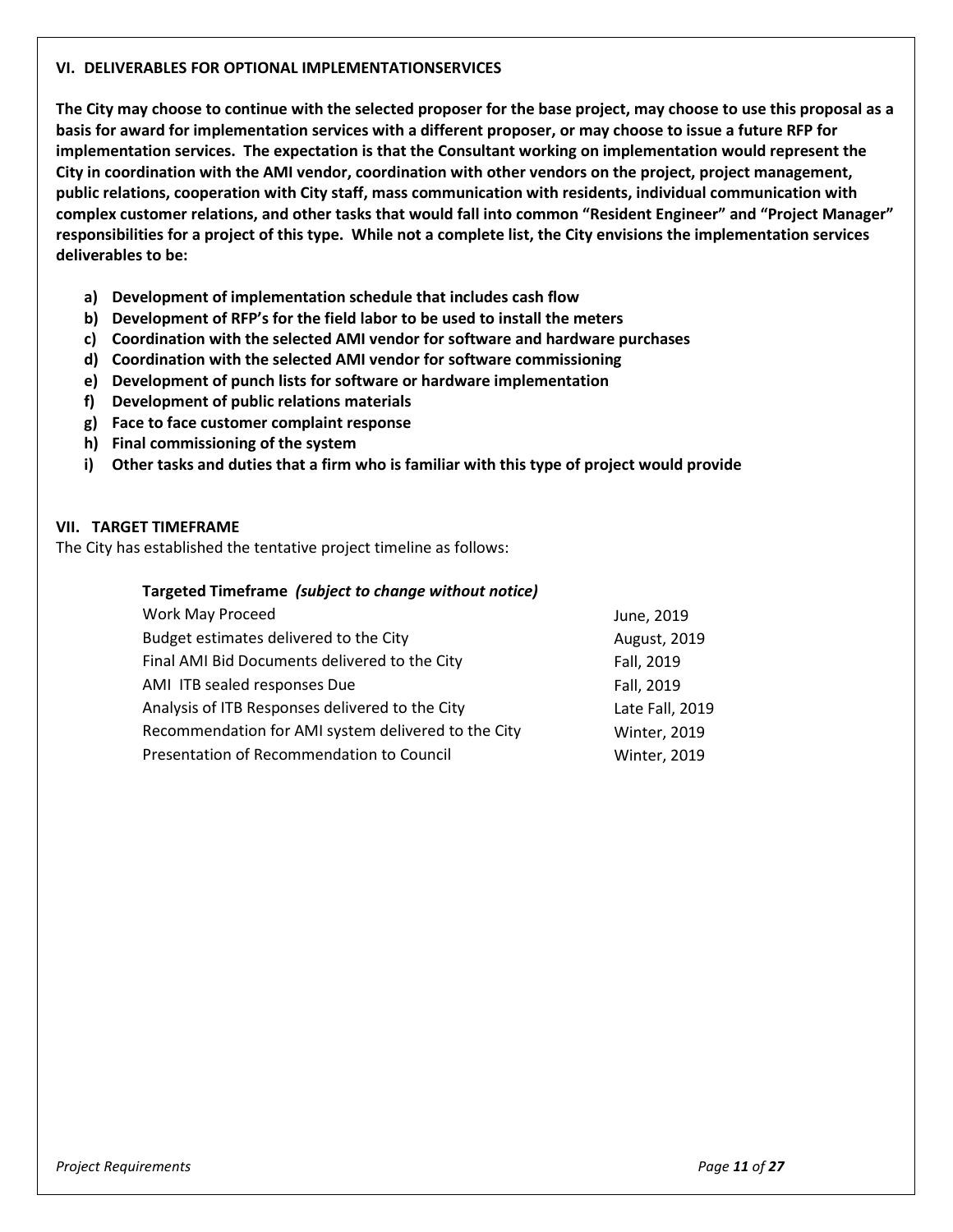

# **Response Cover Page**

**This is page #1 of your response.**

# **Advanced Metering Infrastructure (AMI)**

Based on Addendum #

 $\overline{\phantom{a}}$ 

**#1006**

**Please do not submit punched or perforated pages, nor bind your proposal in anything other than paperclips.**

| <b>Proposal Prepared By:</b> | <b>Contacts:</b>      |
|------------------------------|-----------------------|
| Firm Name                    | <b>Operations</b>     |
| DBA                          | <b>Contact Name</b>   |
| Address                      | Contact Phone #       |
|                              | <b>Contact E-mail</b> |
| City, St, Zip                | <b>Sales</b>          |
| Signature                    | <b>Contact Name</b>   |
| <b>Print Name</b>            | Contact Phone #       |
| Position                     | Contact E-Mail        |
| Phone #                      | <b>Billing</b>        |
| Fax #                        | <b>Contact Name</b>   |
| E-mail<br>Address            | Contact Phone #       |
|                              | Contact E-Mail        |

**This business Firm is** (check one)  $\Box$  An Individual  $\Box$  A Partnership  $\Box$  A Corporation  $\Box$  An LLC

#### **Exceptions: (check one)**

This proposal meets and accepts all Requirements, Specifications, Terms and Conditions and Contract Language.

We hereby take the following Exceptions to the Requirements, Specifications, Terms and Conditions and Contract Language *(reference section name and identifying reference)*: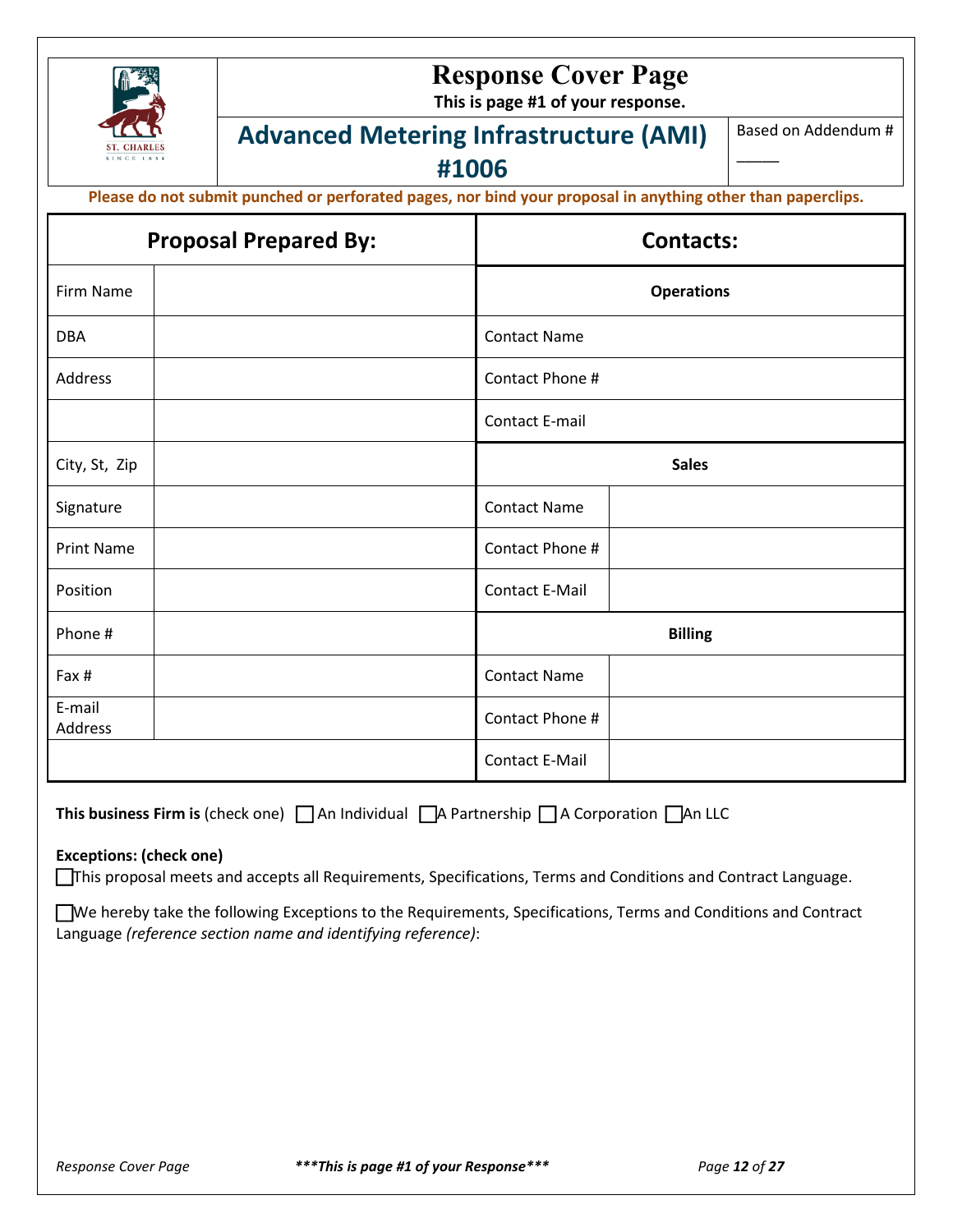

The undersigned proposes and agrees, after having examined the requirements and specifications, to irrevocably offer to furnish the services in compliance to all terms, conditions, specifications and applicable addenda. I (we) hereby certify and affirm that being first duly sworn an oath, deposes and states that all statements made herein are made on behalf of the Offeror, that this despondent is authorized to make them and the statements contained herein are true and correct.

| Title              |                                                                                                                      |  |
|--------------------|----------------------------------------------------------------------------------------------------------------------|--|
| If a Partnership   |                                                                                                                      |  |
| By: _____________  |                                                                                                                      |  |
| Signature          |                                                                                                                      |  |
| Title              |                                                                                                                      |  |
| By:                |                                                                                                                      |  |
| Partner            |                                                                                                                      |  |
| If a Corporation   |                                                                                                                      |  |
| By:                |                                                                                                                      |  |
|                    | Signature of person authorized to sign                                                                               |  |
| Title              |                                                                                                                      |  |
|                    |                                                                                                                      |  |
| If a Joint Venture |                                                                                                                      |  |
| By:                |                                                                                                                      |  |
| Signature          |                                                                                                                      |  |
| Title              |                                                                                                                      |  |
| By:                | <u> 2002 - Jan James James Jan James James James James James James James James James James James James James Jam</u> |  |
| Signature          |                                                                                                                      |  |
| Title              |                                                                                                                      |  |
|                    |                                                                                                                      |  |
|                    |                                                                                                                      |  |
|                    | DATE ____________                                                                                                    |  |

*Response Signature Page \*\*\*This is page #2 of your Response\*\*\* Page 13 of 27*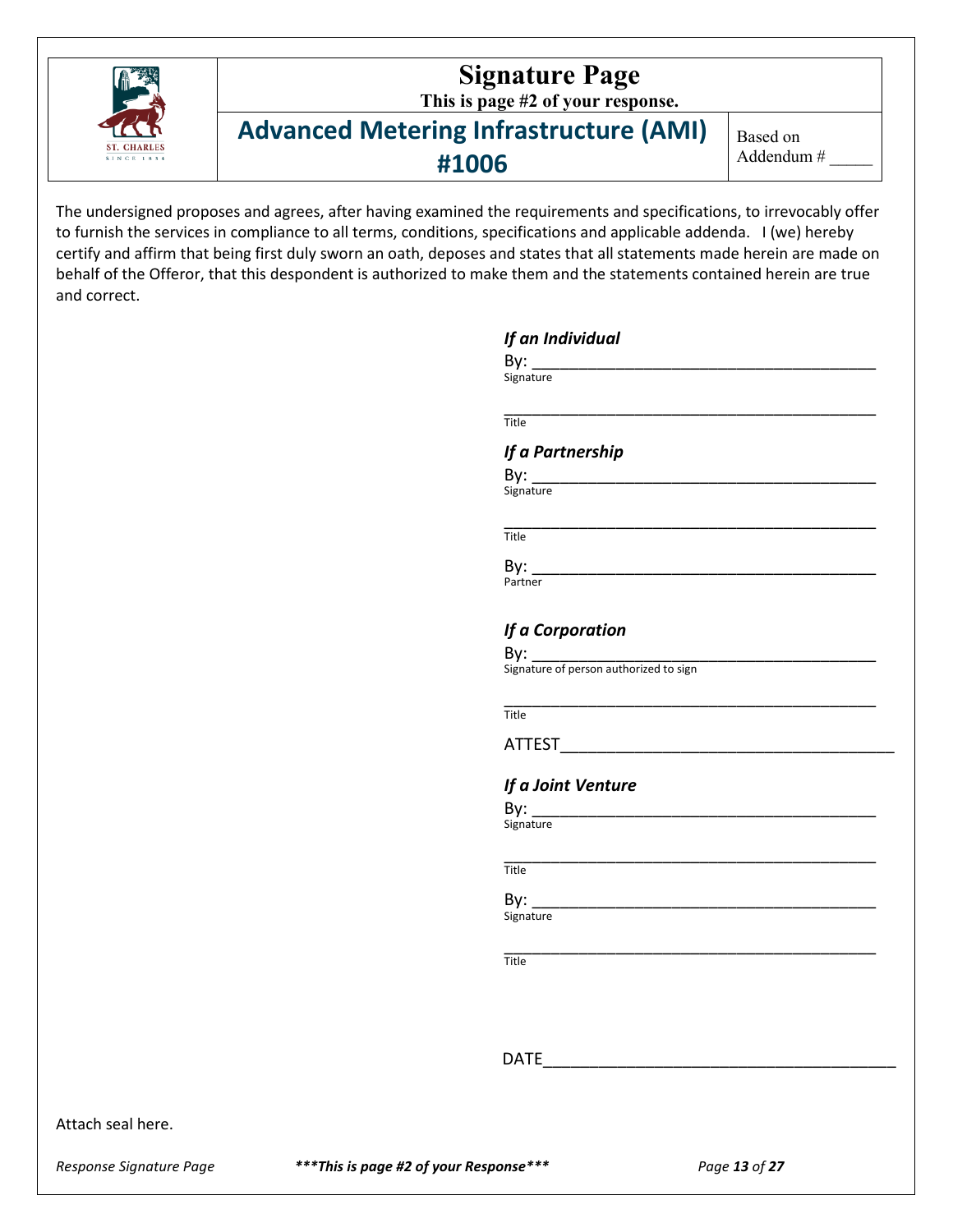

# **Response Cost Proposal Page**

**This is page #3 of your response.**

# **Advanced Metering Infrastructure (AMI) #1006**

Based on Addendum # \_\_\_\_\_

# **Proposed Project Cost**

| <b>Deliverable</b>                                                   | Project<br>Management<br>Cost | Projected<br><b>Hours (attach</b><br>breakdown) | <b>Travel Cost</b> | <b>Other Cost</b><br>(attach<br>explanation) | <b>Total not to</b><br>exceed<br>extended cost |
|----------------------------------------------------------------------|-------------------------------|-------------------------------------------------|--------------------|----------------------------------------------|------------------------------------------------|
| 1) Review existing City<br>operations                                |                               |                                                 |                    |                                              |                                                |
| 2) Business Process<br>Workflows<br>3) Guide groups of City<br>staff |                               |                                                 |                    |                                              |                                                |
| 4) Provide estimated cost                                            |                               |                                                 |                    |                                              |                                                |
| 5) Develop bid package                                               |                               |                                                 |                    |                                              |                                                |
| 6) Respond to all<br>questions                                       |                               |                                                 |                    |                                              |                                                |
| 7) Review AMI vendor<br>proposals                                    |                               |                                                 |                    |                                              |                                                |
| 8) Consolidate all findings<br>into a recommendation                 |                               |                                                 |                    |                                              |                                                |
|                                                                      |                               |                                                 |                    | <b>Grand Total:</b>                          |                                                |

**OPTION: Implementation Services:** Please attach a detailed description for implementation services as #12 under Proposer Requirements.

To facilitate possible Change Orders, provide an hourly rate schedule for services.

 $\mathsf{\mathop{S_{\rule{3pt}{2pt}}}}$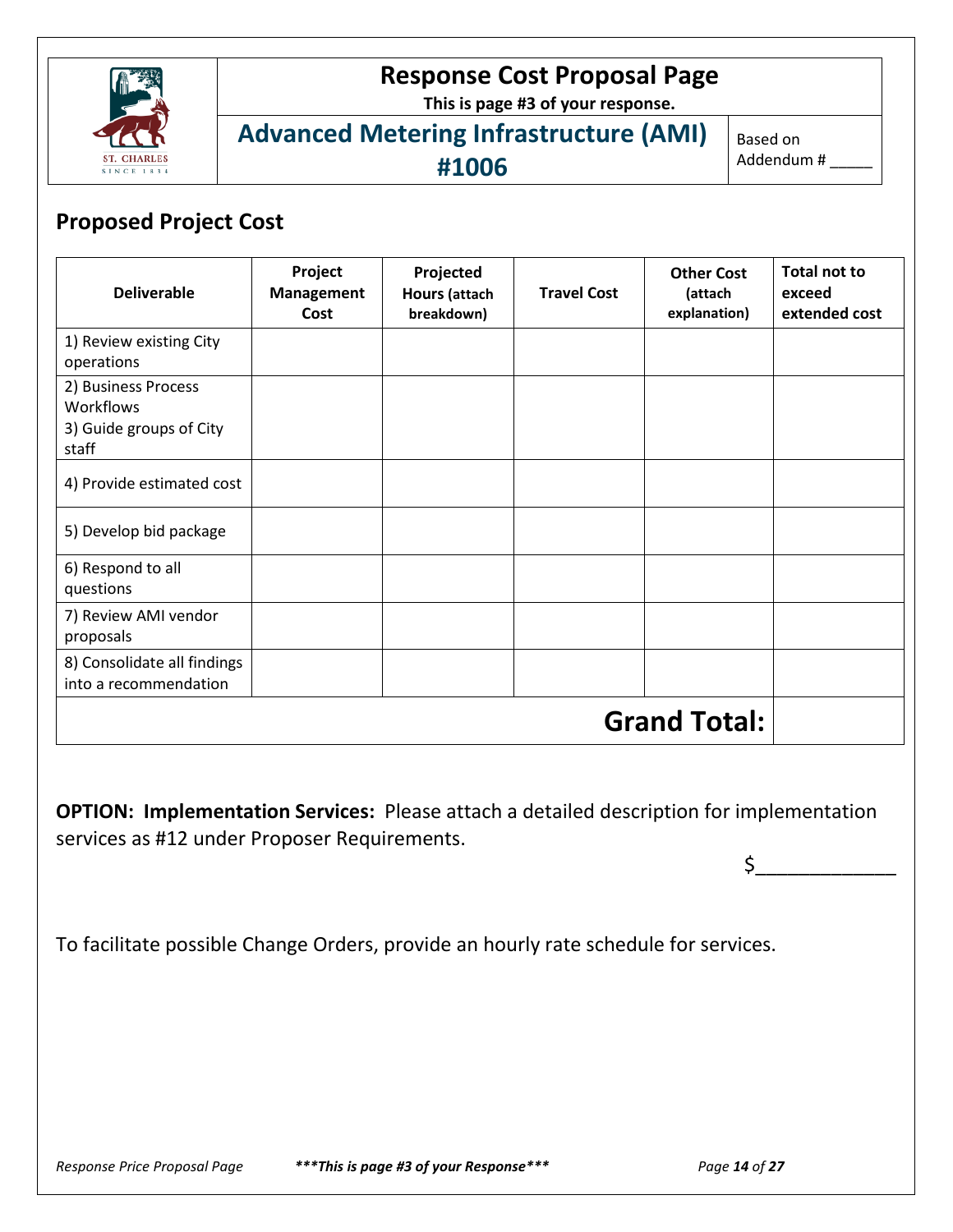

# **Certification of Compliance**

**This is page #4 of your response.**

# **Advanced Metering Infrastructure (AMI) #1006**

**(A)** The undersigned certifies that, pursuant to the **Equal Opportunity Employer** provisions of Section 2000(e) of Chapter 21, Title 42 of the United States Code and Federal Executive Order No. 11246 as amended by Executive Order No. 11375, the bidder is compliant with all Equal Employment Opportunity Commission ("EEOC") requirements.

**(B)** The undersigned certifies that, pursuant to the **Illinois Human Rights** Act provisions of Section 775 ILCS 5/2-105,the bidder complies with and certifies that it is in compliance with all equal employment practice requirements contained therein, and that it has adopted a written sexual harassment policy that meets the minimum requirements.

**(C)** The undersigned certifies that, pursuant to the **State of Illinois Law** provisions of Section 720 ILCS 5/33E prohibiting Bid-rigging or Bid-rotating, the bidder is not barred from bidding on this project, or entering into a contract for this project.

**(D)** The undersigned certifies that, pursuant to the **Illinois Department of Revenue Tax Laws** provisions of Section 65 ILCS 5/11-42.1-1, the bidder is not barred from doing business with any unit of local government in the State of Illinois as a result of a delinquency in payment of any taxes unless the bidder is contesting, in accordance with the procedures established by the appropriate statute, its liability for the tax or the amount of the tax.

**(E)** The undersigned certifies that, pursuant to the **Illinois Drug Free Workplace Act** provisions of Section 30 ILCS 580/3, the bidder deposes states and certifies that it will provide a drug free workplace, inclusive of all satellite locations as well as the City of St. Charles sites.

**(F)** The undersigned certifies that, pursuant to the **Illinois Prevailing Wage Act** provisions of Section 820 ILCS 130/0.01 et seq, the bidder, when required, is in compliance with all requirements of, including provisions as to wages, medical and hospitalization insurance and retirement benefits for those trades covered in the Act. Pursuant to **Illinois Public Act** provisions of Section 94-0515 and all provisions of the **Employee Classification Act**, provisions of Section 820 ILCS 185/1 et seq., said bidder agrees to submit certified payroll records as required.

**(G)** The undersigned certifies that, pursuant to the **Employment of Illinois Workers on Public Works Act** provisions of Section 30 ILCS 570/0.01, et seq., the bidder is in compliance with all requirements. Furthermore, the bidder certifies that it will demonstrate a good faith effort toward providing equal employment opportunities for City of St. Charles residents to work as crafts persons, consistent with the racial, ethnic, and gender demographics of the City's labor force.

**(H)** The undersigned certifies that, pursuant to the **National Security/USA Patriot Act** as defined in Presidential Executive Order 13224, the bidder and all affiliated parties, are not working for or with, nor acting on behalf of, a Specially Designated National and Blocked Person.

**(I)** The undersigned certifies that they have not colluded with or participated in any **unethical practices** with any person, firm or employee of the City of St Charles which would in any way be construed as an unethical business practice.

# **Check One:**

**There are no conflicts of interest** and in the event that a conflict of interest is identified anytime during the duration of this award, or reasonable time thereafter, you, your firm or your firm's ownership, management or staff will immediately notify the City of St. Charles in writing.

**There is an affiliation or business relationship** between you, your management or staff, your firm or your firm's ownership, and an employee, officer or elected official of the City of St. Charles who makes recommendations to the City of St. Charles with respect to expenditures of money, employment, and elected or appointed positions. Provide on a separate letter included with your response any and all affiliations or business relationships that might cause a conflict of interest or a ny potential conflict of interest. Include the name of each City of St Charles affiliate with whom you, your firm or your firm's ownership, management or staff has an affiliation or a business relationship.

| <b>Company Name</b>                   | Signature                              | Date          |
|---------------------------------------|----------------------------------------|---------------|
| Response: Certification of Compliance | ***This is page #4 of your Response*** | Page 15 of 27 |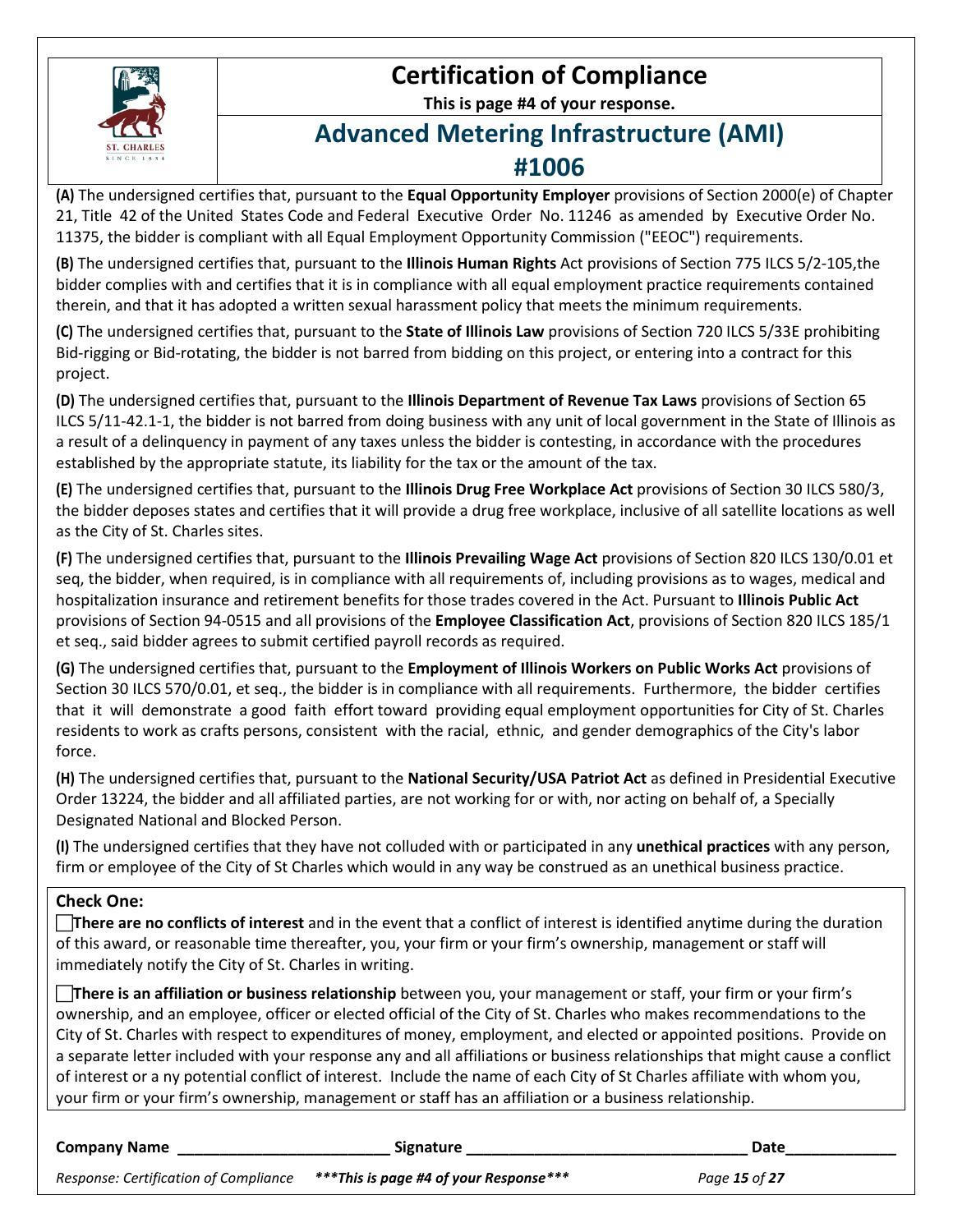

# **Proposer Requirements**

**This, and your attached answers, are Page #5 etc. of your response.**

# **Advanced Metering Infrastructure (AMI) #1006**

# **Please provide the below information.**

- **1) Executive Summary:** Summarize the main points contained in the remainder of your response and the reasons why your organization is the best fit for this project. (suggest no more than 2 pages)
- **2) Company Profile:** Profile your company through a description of your organization's history and services. Descriptions of history and services must specifically relate to AMI and communication systems, and AMI related utility elements.
- **3) Qualifications and Experience**: Show evidence of qualifications and experience by providing a description of an experience developing a comprehensive set of AMI Requirements for other municipal electric and water utilities. Experience in both electric and water should be included.
- **4) AMI Best Practices**: Show evidence of AMI Best Practices by providing a description of past successes achieved on AMI projects in the areas of OMS, CVR, DA or other customer service or utility operations practices.
- **5) Integration with various software:** Show evidence of Integrations by providing a description of an experience identifying and defining requirements necessary to integrate an AMI system with a UB/CIS application and other business software applications such as ERP, Asset Management/Work Order, Electronic Bill Payment and Presentment, OMS, Web applications, etc.
- **6) References:** Provide a list of references involved in projects that closely match the demographics and the operating environment of the City of St. Charles, Illinois. Provide dates, and a description of the scope of the work performed by your organization. List contact information (name, title, e-mail address, and phone #) for the individual who oversaw the quality of the work and authorized payment. References within the past five (5-20) years within Illinois or for a municipal electric utility area preferred.
- **7) Financial Stability:** Provide evidence of Financial Stability (i.e. Annual Report; D&B Report, Credit Reference, Letter from Bank) to fund this project and any and all continuing services this project may require throughout the life cycle of this project. Explain if your firm has been in business under any other name or ownership.
- **8) Conflict of Interest re: Revenue Streams**: Identify any potential conflicts of interest including, but not limited to, revenue derived from sales of AMI or Utility Billing / CIS software applications or agreements with AMI or Utility Billing / CIS software application providers.
- **9) Project Methodology**: Describe the methodology your organization will use to develop the project Deliverables and to manage this project.
- **10) Project Staffing:** Describe the staffing plan you intend to implement for this project. Provide professional background and qualifications for team members who will be assigned to major roles on this project. Include any specific background or qualifications that you expect from City team members.
- **11) Proposed Timeline:** Describe the proposed timeline for completion of expected Deliverables. Include time commitments expected from City team members. Proposer is requested to present a preliminary schedule, identify meetings and milestones.
- **12) Additional Services:** Describe, for consideration by the City, additional services not included in the scope of work.

# **Please provide the below**

Certificate of Insurance

 $\Box$  A brief explanation of the following:

 $\Box$  A time your organization failed to complete a contract

Bankruptcy or reorganization

Judgment claims or law suits against the firm: Awarded and pending within past five (5) years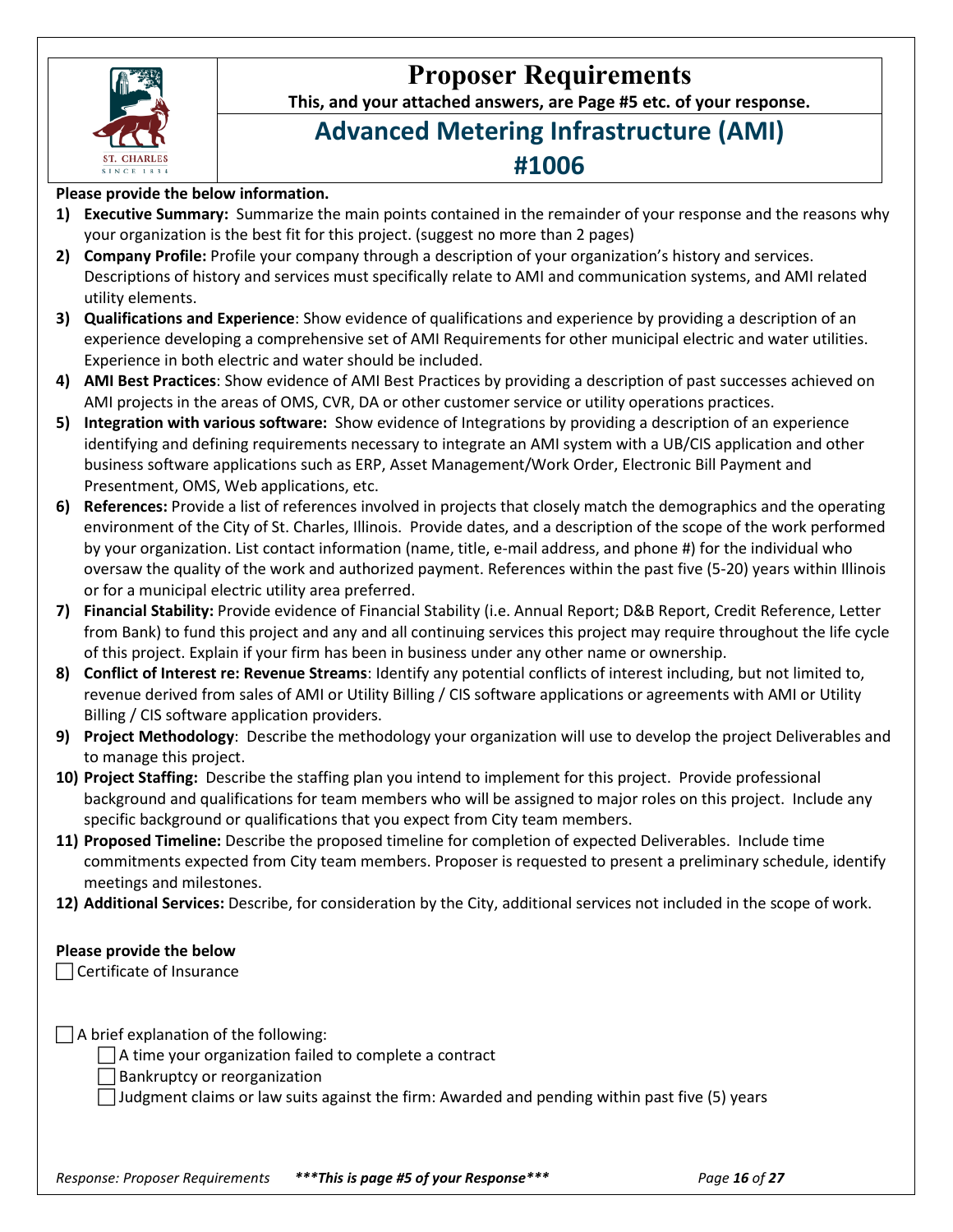

**Customized Mailing Label For Sealed Solicitation Advanced Metering Infrastructure (AMI) #1006**

- $\triangleright$  Cut along outer border and affix this mailing label to the envelope of your sealed susbmittal.
- $\triangleright$  Record your firm's name in the space provided.

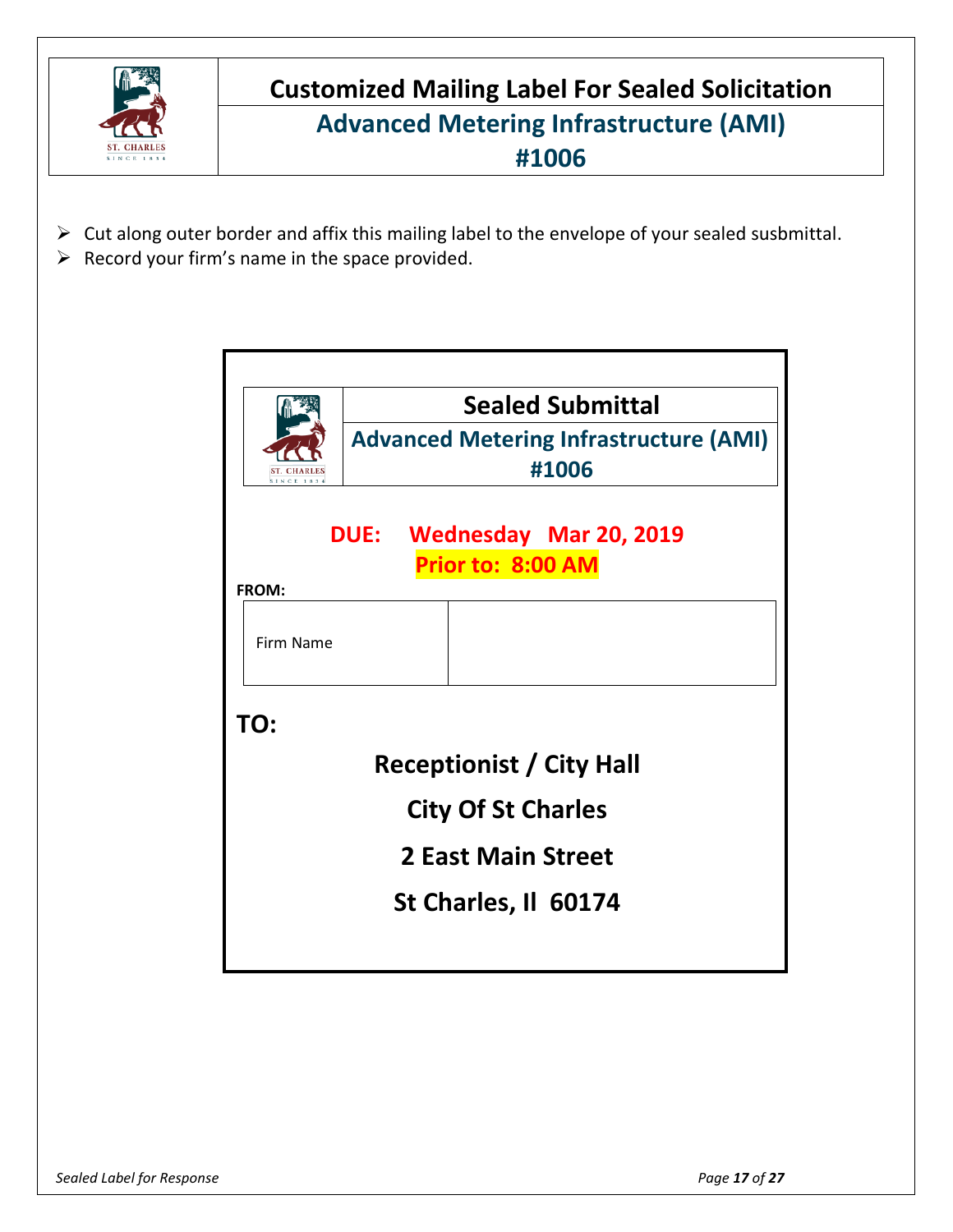

# **St. Charles Agreement for Professional Services Advanced Metering Infrastructure (AMI) #1006**

| This agreement for professional services ("Agreement") has been awarded on                                              | by City<br>$\cdot$ 20                           |
|-------------------------------------------------------------------------------------------------------------------------|-------------------------------------------------|
| Council and is between the City of St. Charles, an Illinois home rule municipal corporation ("City"), located at 2 East |                                                 |
| Main Street; St. Charles, Illinois 60174 and                                                                            | ("Professional Service Provider")               |
| (Inc/LLC/Co/sole proprietorship), located at                                                                            | . City and Professional Service Provider are at |
| times collectively referred to hereinafter as the "Parties."                                                            |                                                 |

### **RECITALS**

**Whereas**, the City issued Request for Proposal #1006 (**Solicitation**) for professional services entitled **Advanced Metering Infrastructure (AMI)**\_(**"Project"**);

**Whereas**, the Professional Service Provider submitted an offer **(Offer)** in response to the Solicitation and the Professional Service Provider represents that it is ready, willing and able to perform the services specified in the project;

**Whereas**, the Offer was found to meet the City's requirements as specified in the solicitation;

**Whereas**, the City awarded the Professional Service Provider the Project, inclusive of options and reimbursable expenses in a total amount not to exceed \$  $\blacksquare$ ; [Options not listed have not been awarded.]

Now therefore, in consideration of the foregoing and for the mutual promises hereinafter set forth and for other good and valuable consideration, the sufficiency of which is acknowledged, the parties agree as follows to the following terms and conditions:

# **Article 1: Contract Documents**

- **A. Incorporated Documents.** The Contract documents consist of this Agreement and the following attached exhibits. These attachments along with this Agreement represent the entire integrated Contract between the parties and supersede any and all prior negotiations, representations or agreements, written or oral.
	- a. The Work May Proceed document will be generated upon contract execution and City's Purchase Order distribution. The Work May Proceed document is incorporated as the first page of this Contract. The Purchase Order Number will become the identification number for all transactions during this fiscal year and must be referenced on all related documents, inclusive of invoices. **Work may not begin until issuance of the Work May Proceed.**
	- b. The City's Solicitation Package (minus the response pages and sample award documents), all addenda and any related documents is attached as **Exhibit A**
	- c. The Contractor's offer and all related documents is attached as **Exhibit B**
	- d. The City's Insurance Requirements and Sample Acord Certificate of Insurance is attached as **Exhibit C**
	- e. Change Order Form, which is the sole vehicle authorized to amend contract, is attached as **Exhibit D**
- **B. Controlling Document.** In the event of a conflict between this Agreement and any attachment or exhibit, the provisions of this Agreement shall control.

# **Article 2: Services Contracted**

- **A. Scope of Services.** Professional Service Provider shall provide awarded Services in accordance with the Project Requirements stated within the City's Solicitation [**Exhibit A**], and the Offer submitted by the Professional Service Provider [**Exhibit B**].
	- a. **Truthful and Accurate.** Professional Service Provider represents that such material and information furnished in connection with the Solicitation and this Contract is truthful and accurate.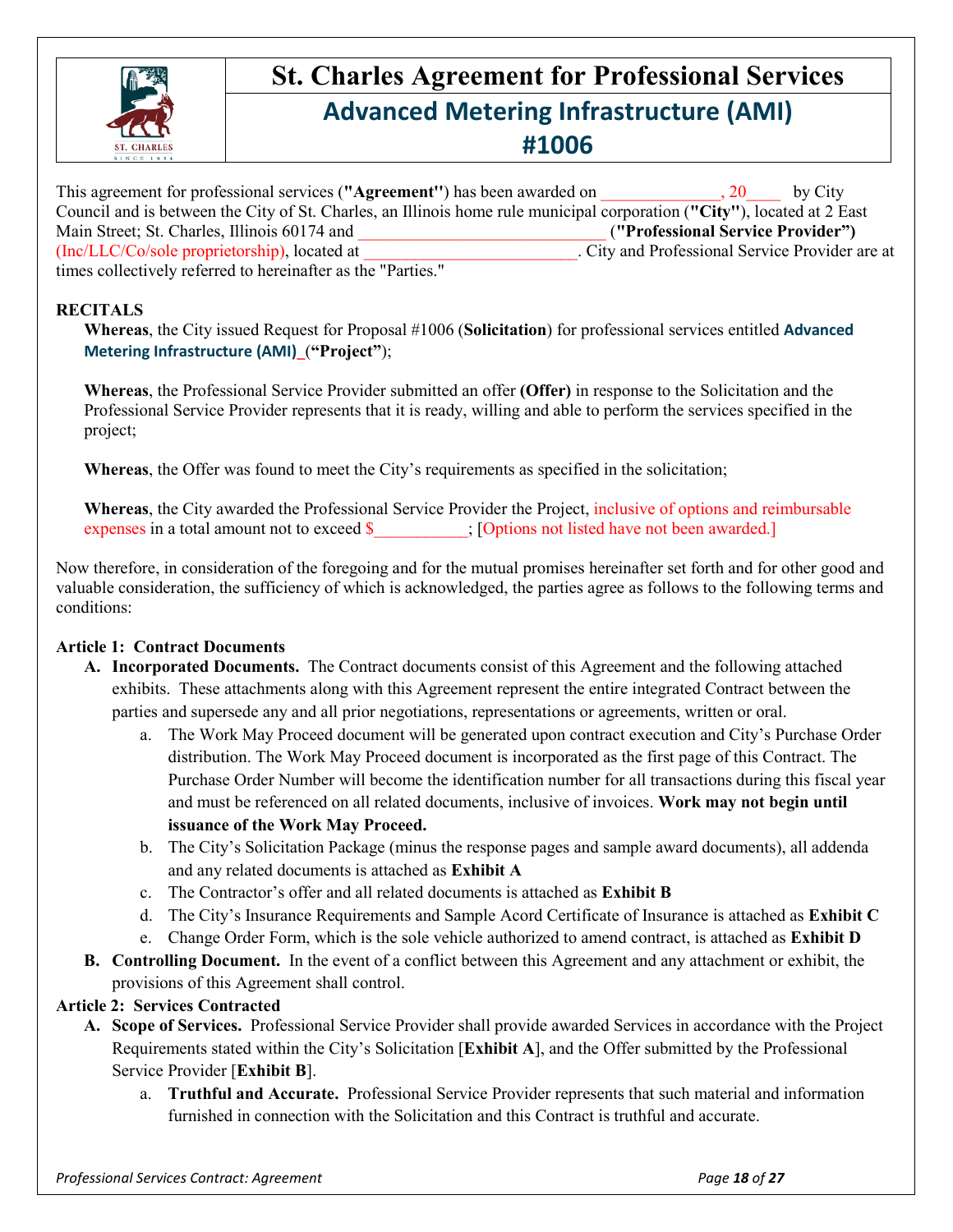- b. **Necessary Documentation.** Professional Service Provider acknowledges that it has furnished exhibits, as listed previously, and will continue to furnish requested and necessary documentation, including but not limited to certifications, affidavits, reports and other information.
- c. **Ownership of Project Documents.** All drawings, specifications, reports, and any other project documents prepared by the Professional Services Provider in connection with any or all of the project services shall be delivered to the City for the expressed use of the City. The Professional Services Provider does have the right to retain original documents, but shall cause to be delivered to the City such quality or documents so as to assure total reproducibility of the documents delivered. All information, worksheets, reports, design calculations, plans, and specifications shall be the sole property of the City unless otherwise specified within this negotiated Contract. The Professional Services Provider agrees that the basic survey notes and sketches, charts, computations, and other data prepared or obtained by the Professional Services Provider pursuant to the Contract will be made available, upon request, to the City without cost and without restriction or limitations as to their use. All field notes, test records, and reports shall be available to the City upon request.
- **B. Status of Independent Professional Service Provider.** Both City and Professional Service Provider agree that Professional Service Provider will act as an Independent Professional Service Provider in the performance of the Project. Accordingly, the Independent Professional Service Provider shall be responsible for payment of all taxes including federal, state, and local taxes arising out of the Professional Service Provider's activities in accordance with this Contract, including by way of illustration but not limitation, federal and state income tax, social security tax, and any other taxes or license fees as may be required under the law. Professional Service Provider further acknowledges under the terms of this Contract, that it is not an agent, employee, or servant for the City for any purpose, and that it shall not hold itself out as an agent, employee, or servant of the City under any circumstance for any reason. Professional Service Provider is not in any way authorized to make any contract, agreement or promise on behalf of the City, or to create any implied obligation on behalf of City, and Professional Service Provider specifically agrees that it shall not do so. City shall have no obligation to provide any compensation or benefits to Professional Service Provider, except those specifically identified in this Contract. City shall not have the authority to control the method or manner by which Professional Service Provider complies with the terms of this Contract.

# **Article 3: Term**

- **A. Term.** This Contract becomes effective upon the latter of the date accepted and signed by the City and the date accepted and signed by the Professional Service Provider and terminates upon completion of Project as defined in writing by the City. Alteration in termination may occur prior to completion of Project in accordance with the following conditions.
- **B. Termination of Contract.** The City has the right to terminate this Contract, in whole or in part at any time. Written notice of termination is to be served by the City to the Professional Service Provider's principal or Professional Service Provider's agent personally or by certified or registered mail, return receipt requested. In the event of termination, the City shall pay the Professional Service Provider for satisfactory services performed as of the effective date of termination. The effective date of termination releases the City from any obligations under this Contract. Professional Service Provider shall deliver to the City any finished and unfinished documents, drawings, studies and reports related to the Project. All such documents, studies and reports shall become the property of the City. The City may terminate this Contract, or any portion of it , as is reasonably necessary in accordance with the following conditions:
	- a. **Substitution of Key Personnel.** Should any of the key personnel identified in the offer become unavailable to work on the project; and should no temporary replacement personnel be provided within 24 hours following the commencement of the subject key personnel's unavailability; and/or should no permanent substitute personnel reasonably satisfactory to the City be provided within thirty (30) days of key personnel's unavailability; the City may, at its election, declare breach of contract and terminate the contract for non-performance.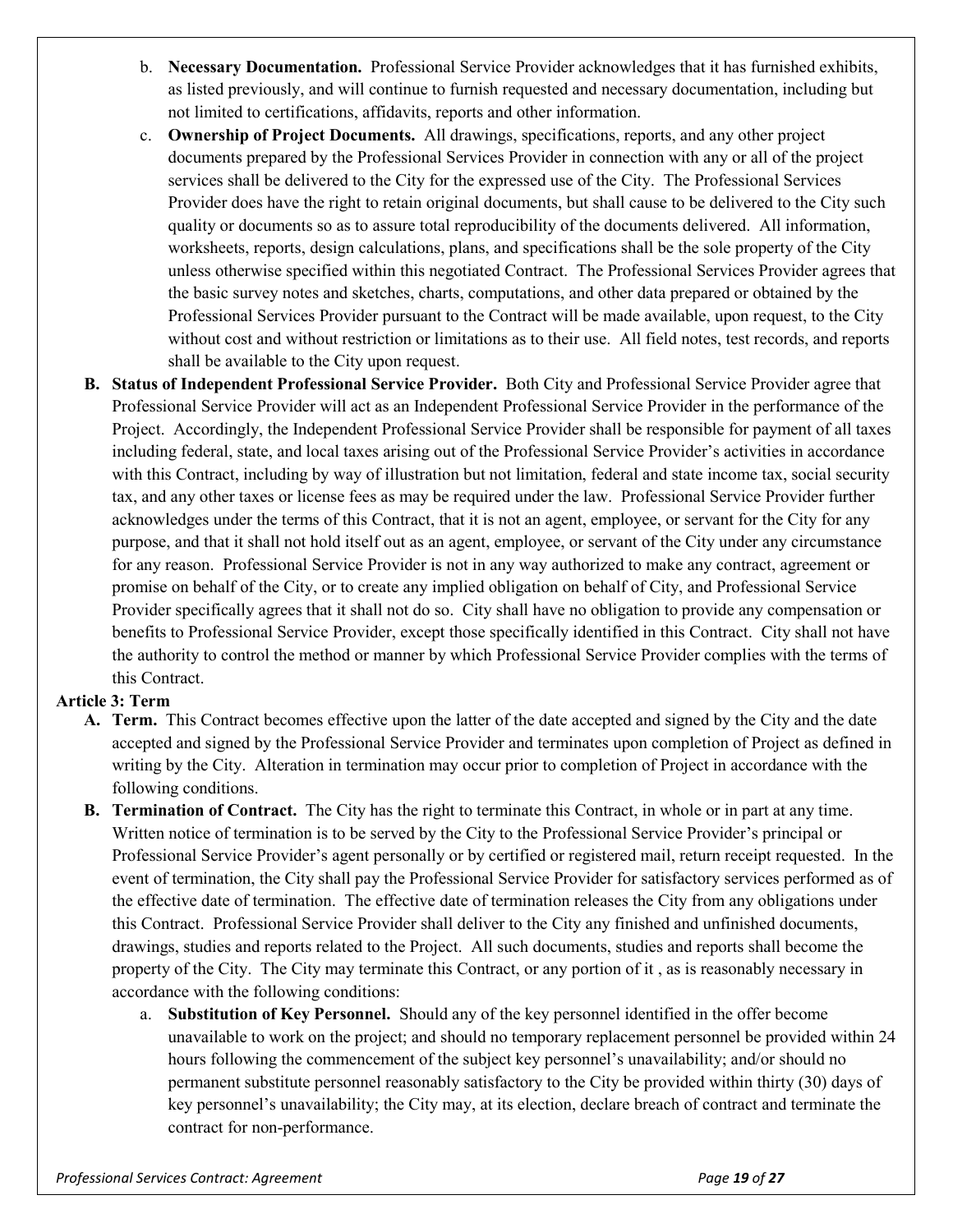- b. **Non-performance.** Non-adherence to the terms of this Contract and its incorporated documents on the part of the Professional Service Provider is grounds for termination of the Contract. The City will notify the Professional Service Provider in writing with a 24 hour notice specifying the effective date of termination. In the event of termination due to non-performance on the part of the Professional Service Provider, the City has the authority to contract with an alternate Professional Service Provider to complete this Contract. The Professional Service Provider shall be liable to the City for all incidental and consequential expenses incurred in procuring and securing an alternate Professional Service Provider, including any loss due to alternate Professional Service Provider compensation. The City may deduct expenses and loss, due to breach, from payment to the Professional Service Provider for services already performed. Failure to deduct expenses and losses from the City's payment to the Professional Service Provider does not relieve the Professional Service Provider from the Terms of this condition nor bar the City from seeking alternative legal remedies.
- c. **Unappropriated Funds.** If sufficient funds have not been appropriated to cover the estimated requirement of this Contract, the City may terminate this Contract. The City may terminate for unappropriated funds by serving the Professional Service Provider with a fourteen (14) day written notice specifying the effective date of termination. On that specified termination date, this Contract and all contractual obligations will end. If this Contract is terminated by the City for unappropriated funds after performance by the Professional Service Provider has commenced, the termination date controls the final invoice by the Professional Service Provider for previous services under this Contract. The termination date controls all payment obligations of the City to the Professional Service Provider. Payment by the City to the Professional Service Provider upon termination for unappropriated funds constitutes full satisfaction for services rendered.
- d. **Convenience.** Termination for convenience does not necessitate a reason. The city may terminate for convenience by serving the Professional Service Provider with a seven (7) day written notice specifying the effective date of termination. On that specified termination date, this Contract and all contractual obligations will end. If this Contract is terminated by the City for convenience, the termination date controls the final invoice by the Professional Service Provider for previous services under this Contract. The termination date controls all payment obligations of the City to the Professional Service Provider. Payment by the City to the Professional Service Provider upon termination for convenience constitutes full satisfaction for services rendered.
- e. **Force Majeure.** A party shall not be held liable for failure of or delay in performing its obligations under this Contract if failure of delay is a result of an event of outside force, including a natural disaster, "Act of God", act of war, act of terrorism, government sanction or strike that could not be foreseen or avoided by prudence. Once performance is delayed by this event of outside force, the non-performing party must make every reasonable attempt to minimize delay. Once performance has been delayed one-hundred and twenty (120) days, performance is considered impracticable due to impossibility, and either party may terminate this Contract.

# **Article 4: Compensation**

- A. **Price.** The City shall pay the Professional Services Provider for Services in accordance with the amounts set forth in the Offer. [**Exhibit B**] The maximum price stated on page 1 may not be increased unless the City's Project Manager is provided with supporting documentation to warrant a change, and if upon review and acceptance, a written change order is approved. All change orders shall be by written schedule on a City Change Order form [**Exhibit D**], and shall be attached as an amendment to this Contract.
- B. **Invoicing.** Professional Service Provider shall submit an itemized invoice with all supporting documentation as required by the City. Supporting documentation may include, but is not limited to: a supporting schedule of hours worked making explicit the percentage of completion of services as of the date of the invoice; receipts for travel, postage, duplication, subcontracted services; supplier's invoices to justify material mark-up; certified payroll; waivers of lien; and supplier's invoices to justify material mark-up.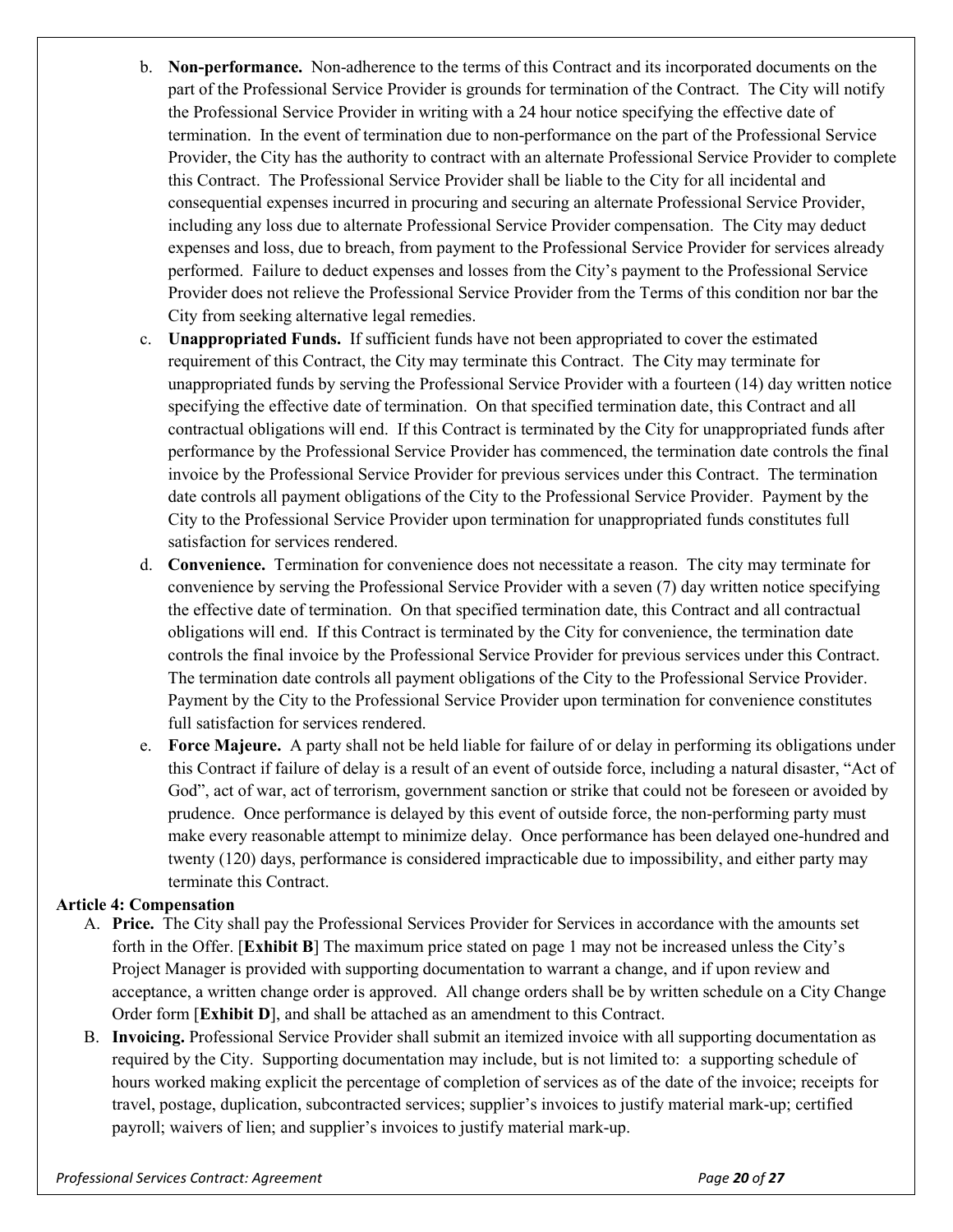- C. **Invoice Submittals.** All invoices must be submitted directly to [AccountsPayable@stcharlesil.gov.](mailto:AccountsPayable@stcharlesil.gov) Invoices submitted in any other manner will result in a delay of payment to the Professional Service Provider. Invoices must include the city's purchase order number.
- D. **Payment.** The City shall make all payments in accordance with the Illinois Local Government Prompt payment Act or Professional Service Provider's invoice, whichever is more favorable to the City.
	- a. **Schedule of Payment.** The City shall make all payments on the basis of approved invoices and supporting documents. The City shall use its best efforts to make payments within thirty (30) days after review and approval of the invoice. Each payment requires City Council's approval of the Expenditure Approval List which occurs at publicly scheduled meetings.
	- b. **Non-Payment.** All invoices must be submitted to the City within two (2) months of the Professional Service Provider's final performance on this Contract. The City shall not pay any invoices submitted in excess of two (2) months from the date of last service performed per this Contract.

# **Article 5: Duties**

- **A. Consent and Approvals.** The City and the Professional Service Provider represent and warrant to each other that each has obtained all the requisite consents and approvals, whether required by internal operating procedures or otherwise, for entering into this Contract and its contemplated undertakings.
- **B. Insurance.** The Professional Service Provider shall, during the entire term of this Contract, maintain, at a minimum, the insurance minimums as specified in the Solicitation and under the terms stipulated In **Exhibit C**.
- **C. Standard of Performance.** Professional Service Provider warrants that the service provided, under the fully incorporated Contract, by the Professional Service Provider and any and all employees, agents, Professional Service Providers, or subcontractors is performed by individuals who are authorized under all applicable licenses and certifications, and who have completed the requisite training as required by industry standards, professional standards, manufacturers' requirements, and statute. Performance by these parties shall be with the degree, skill, care and diligence customarily required of a professional performing services of comparable scope, purpose and magnitude and in conformance with the applicable industry standards. The Professional Service Provider and its employees, agents, Professional Service Providers, or subcontractors shall perform in strict compliance with the laws and regulations of the City, State, and federal government.
- **D. Best Efforts.** The Professional Service Provider shall use its best efforts to assure timely and satisfactory rendering and completion of services under this Contract. The Professional Service Provider shall remain solely responsible for the professional and technical accuracy of all services and deliverables furnished, whether such service is rendered by the Professional Service Provider or others on its behalf including, and without limitation, subcontractors, employees, agents, manufacturers, suppliers, fabricators, and consultants. The Professional Service Provider is not to be relieved from its duty to use best efforts, pursuant to the Contract, by the City's review, approval, acceptance, or payment for any of the agreed to services. Any change to the character, form quality or extent of the Project shall be in writing on a City Change Order form [**Exhibit D**], and attached as an addendum to this Contract.
- **E. Non-disclosure.** The Professional Service Provider, its employees, agents, consultants, or subcontractors may have access to the City's confidential information during performance of this Contract. Confidential information includes, but is not limited to, methods, processes, formulas, compositions, systems, techniques, computer programs, databases, research projects, resident identification and contact information, financial data, and other data. The Professional Service Provider shall not directly or indirectly use, disclose or disseminate confidential information to any third party for any purpose other than a purpose explicitly allowed for in this Contract and its integrated documents.
- **F. No Duty.** The Professional Service Provider shall not imply any authority to act as an agent of the City. The Professional Service Provider's duties to the City are limited by express authorization under this Contract and by statute.
- **G. Hold Harmless and Indemnification.**
	- a. **Patents and Copyrights.** Professional Service Provider warrants that all products used or provided in the fulfillment of this Contract will not infringe on any United States or foreign patent. Professional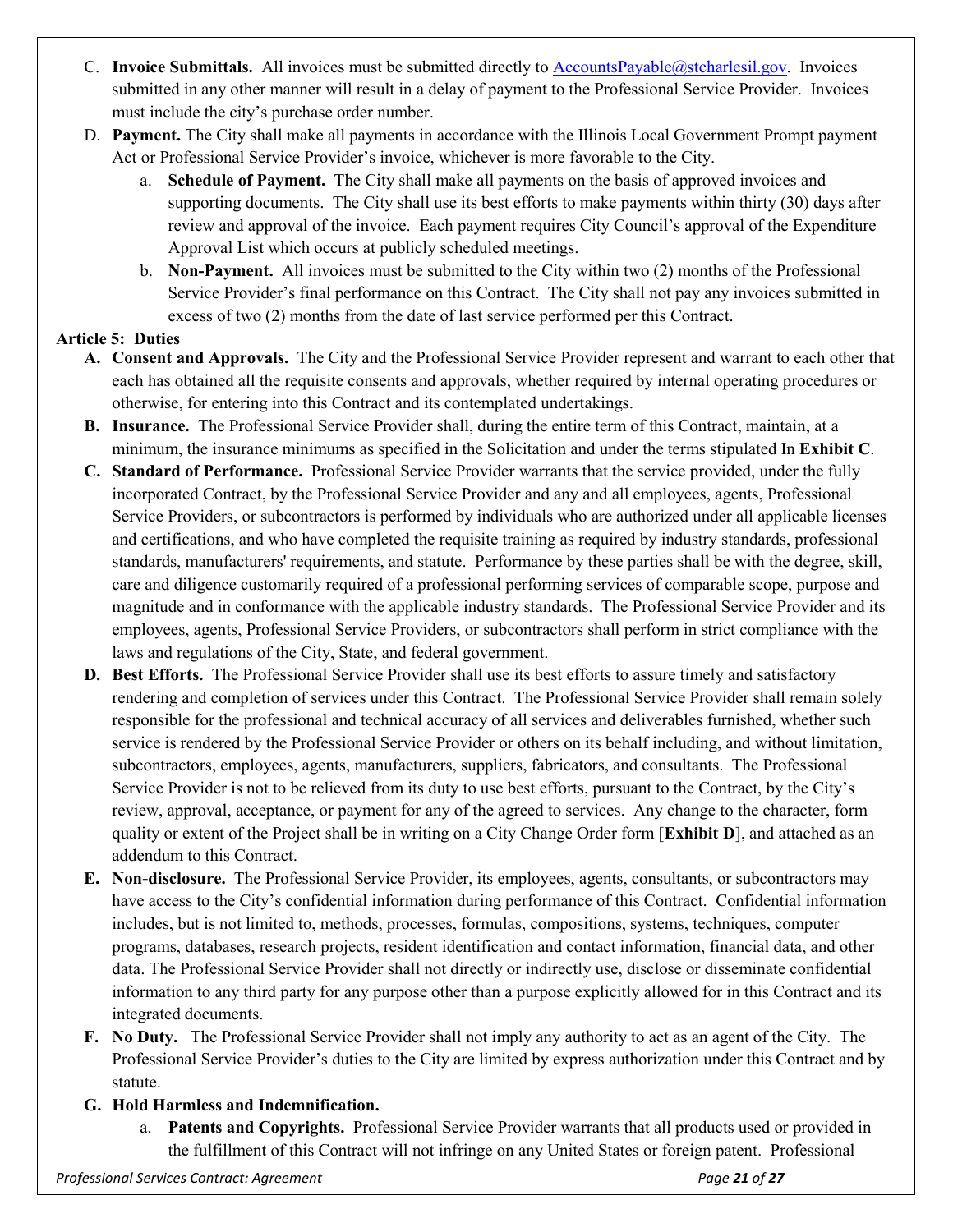Service Provider shall indemnify the City against any and all judgments, decrees, legal fees, costs and expenses resulting from such alleged infringement. Professional Service Provider will, upon request of the City and at the Professional Service Provider's own expense, defend any suit or action which may be brought against the City by reason of any alleged infringement of any patent or copyright in the sale or use of products provided to the City by the Professional Service Provider.

b. **Loss and Liability.** The Professional Service Provider shall hereby defend and indemnify the City, its directors, agents, officers, employees, and elected officials from and against any and all liabilities, losses, claims, demands, damages, costs, fines, penalties, expenses, judgments, and settlements, including, but not limited to, reasonable attorneys' fees and costs of litigation, and any and all causes of action of any kind or character, that may be incurred as a result of bodily injury, sickness, death, or property damage or as a result of any other claim or suit arising out of or connected with, directly or indirectly, the negligent acts, errors, omissions, or intentional acts or omissions of any agent, employee, subcontractor, Professional Service Provider, or contractor hired to provide any goods or perform any services on behalf of the Professional Service Provider.

# **Article 6: Policies**

- **A. Illinois Freedom of Information Act.** The Professional Service Provider acknowledges the requirements of the Illinois Freedom of Information Act (FOIA). Professional Service Provider agrees to comply with all requests made by the City for public records (as defined in FOIA  $\S$  2(c)) in the undersigned's possession and/or their subcontractors/suppliers possession.
	- a. **Timeliness.** The Professional Service Provider shall provide the requested public records to the City within two (2) business days of the City's request.
	- b. **Free of Charge.** The Professional Service Provider agrees not to apply any costs or charge any fees to the City for the procurement of the requested records pursuant to a FOIA request.
	- c. **Hold Harmless.** Should the Professional Service Provider deny the City's request unlawfully or request that the City utilize a lawful exemption available under FOIA, Professional Service Provider agrees to pay any and all costs connected with the defense of the Professional Service Provider's denial. All costs include reasonable attorney and witness fees, filing fees and other expenses related to the defense of a complaint. The Professional Service Provider agrees to indemnify the City against any and all claims, costs, penalties, losses and injuries arising out of or relating to its failure to provide the requested public records to the City under this Contract.

# **B. Discrimination Prohibited.**

- a. **Equal Employment Opportunity.** Professional Service Provider shall comply with all rules and regulations pertaining to public contracts adopted by the State and the City. The City is an equal opportunity employer.
- b. **ADA.** Professional Service Provider shall be in compliance with current applicable regulations of the Americans with Disabilities Act.

# **Article 7: Changes to Contract**

- **A. Changes and Alterations**. Any changes or alterations to this Project affecting, inclusive of but not limited to: scope, cost, terms, milestones, deadlines or other significant factors shall be integrated in writing on a City of St. Charles Change Order form. [**Exhibit D**]
- **B. Extension or Renewal of Contract.** The City at its option may extend this Contract for an additional to be determined term if the Professional Service Provider either reduces his price, or holds firm to the proposal prices, conditions and specifications.
- **C. Assignment.** Professional Service Provider shall not assign, transfer, or subcontract this Contract, in whole or in part, without prior written consent of the City.
- **D. Notification.** All notification under this Contract shall be made as follows:
	- a. **If to the City If to the Professional Service Provider** City of St. Charles Attn: Procurement Division Manager

*Professional Services Contract: Agreement Page 22 of 27*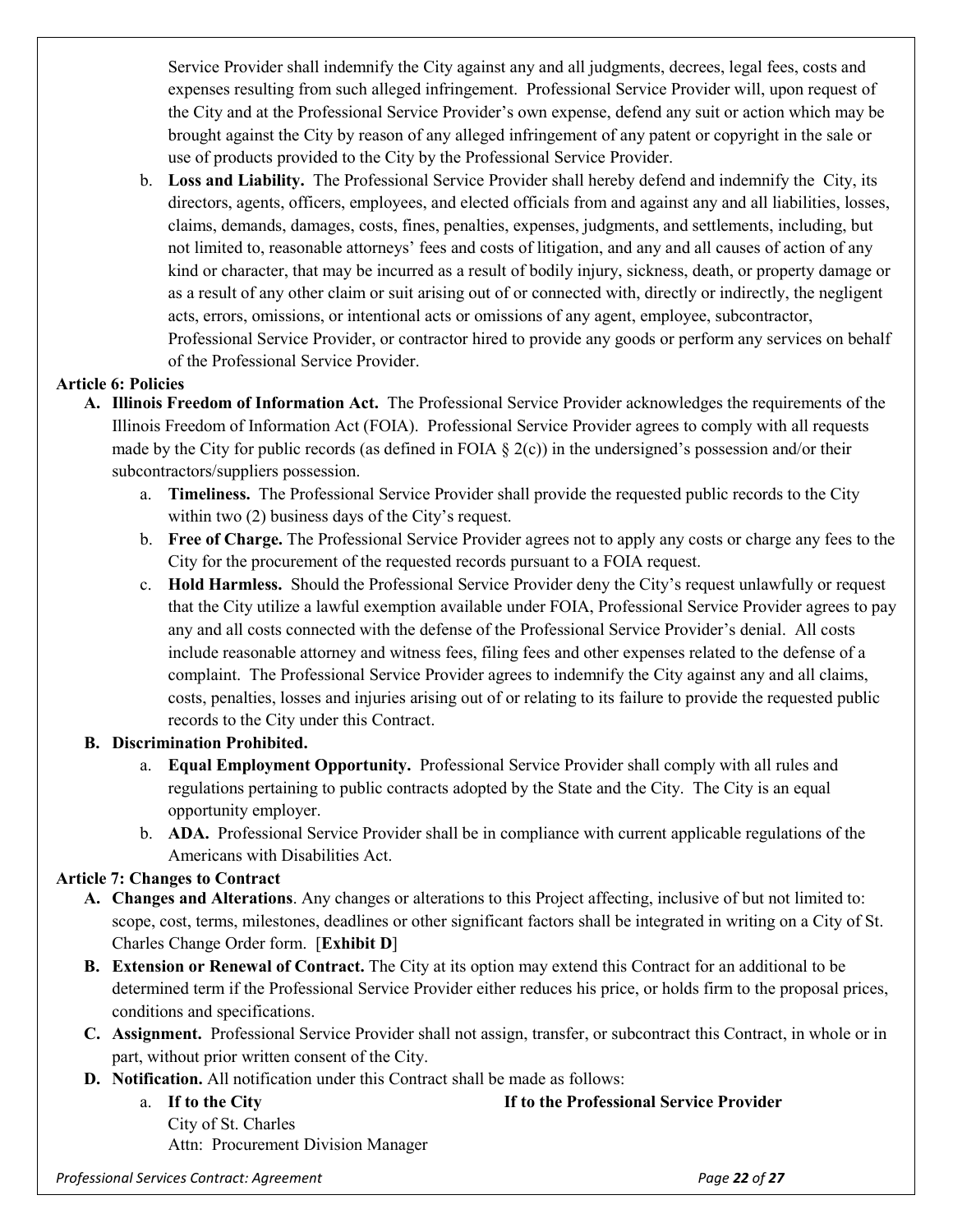2 East Main Street St. Charles, IL 60174 Fax: 630.377.4487 Email: Procurement@stcharlesil.gov Phone: 630.762.6936

#### b. **With electronic copies to**

Procurement Division Manager: Joan M. Schouten; Procurement@stcharlesil.gov Project Manager: Tom Bruhl; Electric Services Manager; tbruhlstcharlesil.gov

# **Article 8: Applicability**

- **A. Other Entity Use.** The Professional Service Provider may, upon mutual agreement with any municipality or governmental unit, permit that unit to participate in this Contract for substantially similar consulting services under the same or more favorable price, terms and conditions.
- **B. Waiver.** Any failure of either the City or the Professional Service Provider to strictly enforce any terms, right, or condition of this Contract, whether implied or expressed, shall not be construed as a waiver of such term right or condition.
- **C. Severability.** If any provision of this Professional Service Provider is held to be illegal, invalid, or unenforceable, such provision shall be fully severable, and this Contract shall be construed and enforced as if such illegal, invalid, or unenforceable provision were never a part hereof; the remaining provisions hereof shall remain in full force and effect and shall not be affected by the illegal, invalid, or unenforceable provision or by its severance; and in lieu of such illegal, invalid, or unenforceable provision there shall be added automatically as part of this Contract, a provision as similar in its terms to such illegal, invalid, or unenforceable provision as may be possible and legal, valid and enforceable.
- **D. Governing Jurisdiction.** The parties agree that any disputes, disagreements, or litigation arising from this Contract, between or amongst them, will be heard and resolved exclusively in the courts of the 16<sup>th</sup> Judicial Circuit, Kane County, Illinois.
- **E. Governing Law.** The parties agree that the laws of the State of Illinois govern this Contract.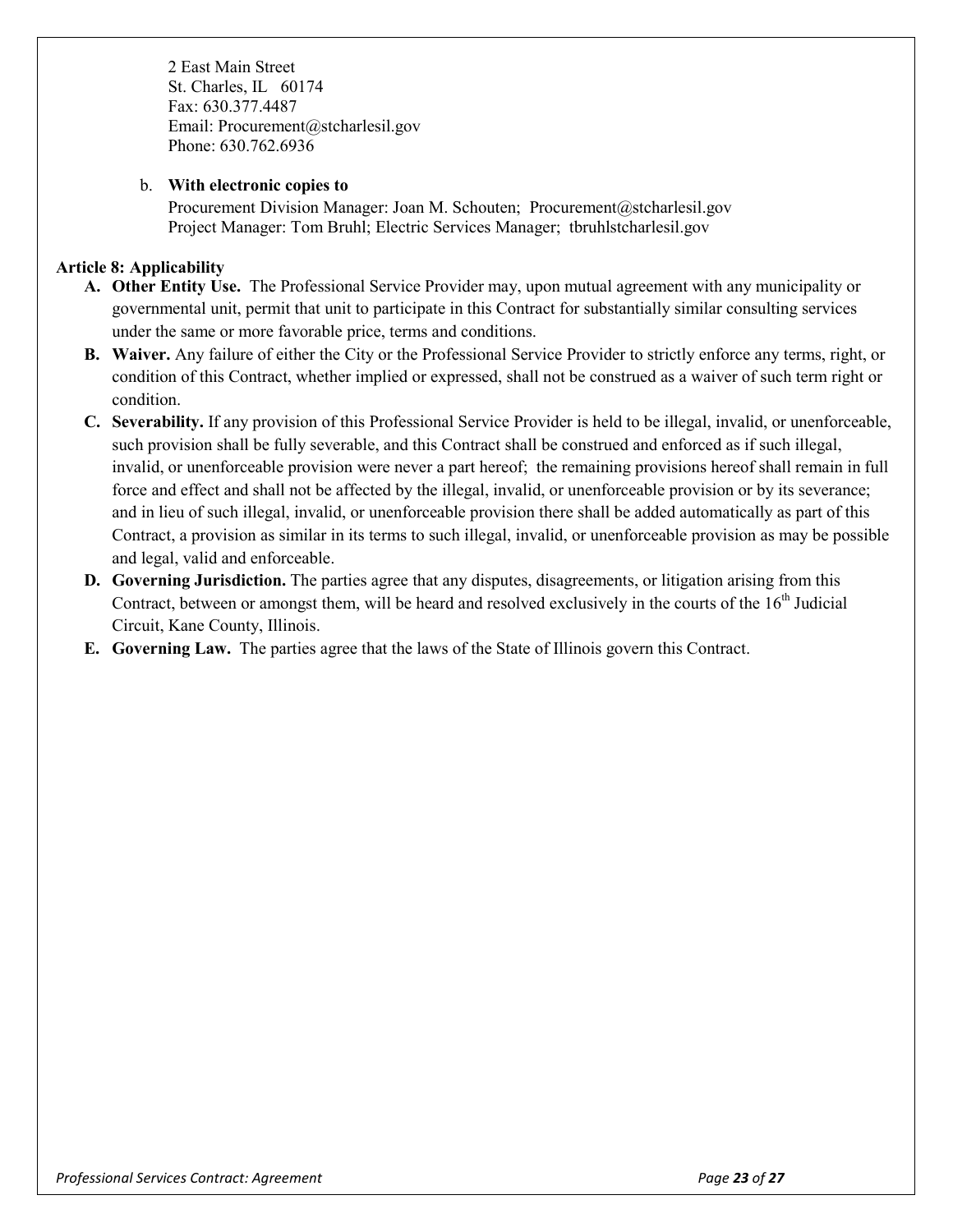In Witness Whereof, the parties have entered into this Contract upon the latter of the date accepted and signed by the City and the date accepted and signed by the Professional Service Provider.

| For: City of St. Charles                                                            | <b>For: Professional Service Provider</b>                                                                                                                                                                                                                                                                                     |
|-------------------------------------------------------------------------------------|-------------------------------------------------------------------------------------------------------------------------------------------------------------------------------------------------------------------------------------------------------------------------------------------------------------------------------|
| By: Project Manager                                                                 | If an Individual<br>$\begin{minipage}{.4\linewidth} \begin{tabular}{l} \bf By: \\ \bf Signature \end{tabular} \end{minipage}$                                                                                                                                                                                                 |
|                                                                                     | Title<br>If a Partnership<br>$\frac{By:}{Signature}$                                                                                                                                                                                                                                                                          |
| $\begin{tabular}{ c c c } \hline \multicolumn{3}{ c }{\textbf{DATE}} \end{tabular}$ | Title <b>The Community of the Community Community</b> Community Community Community Community Community Community Community Community Community Community Community Community Community Community Community Community Community Com<br>$\frac{\text{By:}}{\text{Patterner}}$                                                  |
| Joan M. Schouten; Procurement Division Manager                                      | <b>If a Corporation</b><br>$\overline{B}$ y:<br>Signature of person authorized to sign<br>Title <b>The Community of the Community Community</b> and the Community of the Community of the Community of the Community of the Community of the Community of the Community of the Community of the Community of the Community of |
|                                                                                     | If a Joint Venture<br>By: signature                                                                                                                                                                                                                                                                                           |
|                                                                                     | Title <b>The Community of the Community Community</b> of the Community of the Community of the Community of the Community of the Community of the Community of the Community of the Community of the Community of the Community of<br>$\frac{By:}{Signature}$                                                                 |
|                                                                                     | Title                                                                                                                                                                                                                                                                                                                         |
|                                                                                     |                                                                                                                                                                                                                                                                                                                               |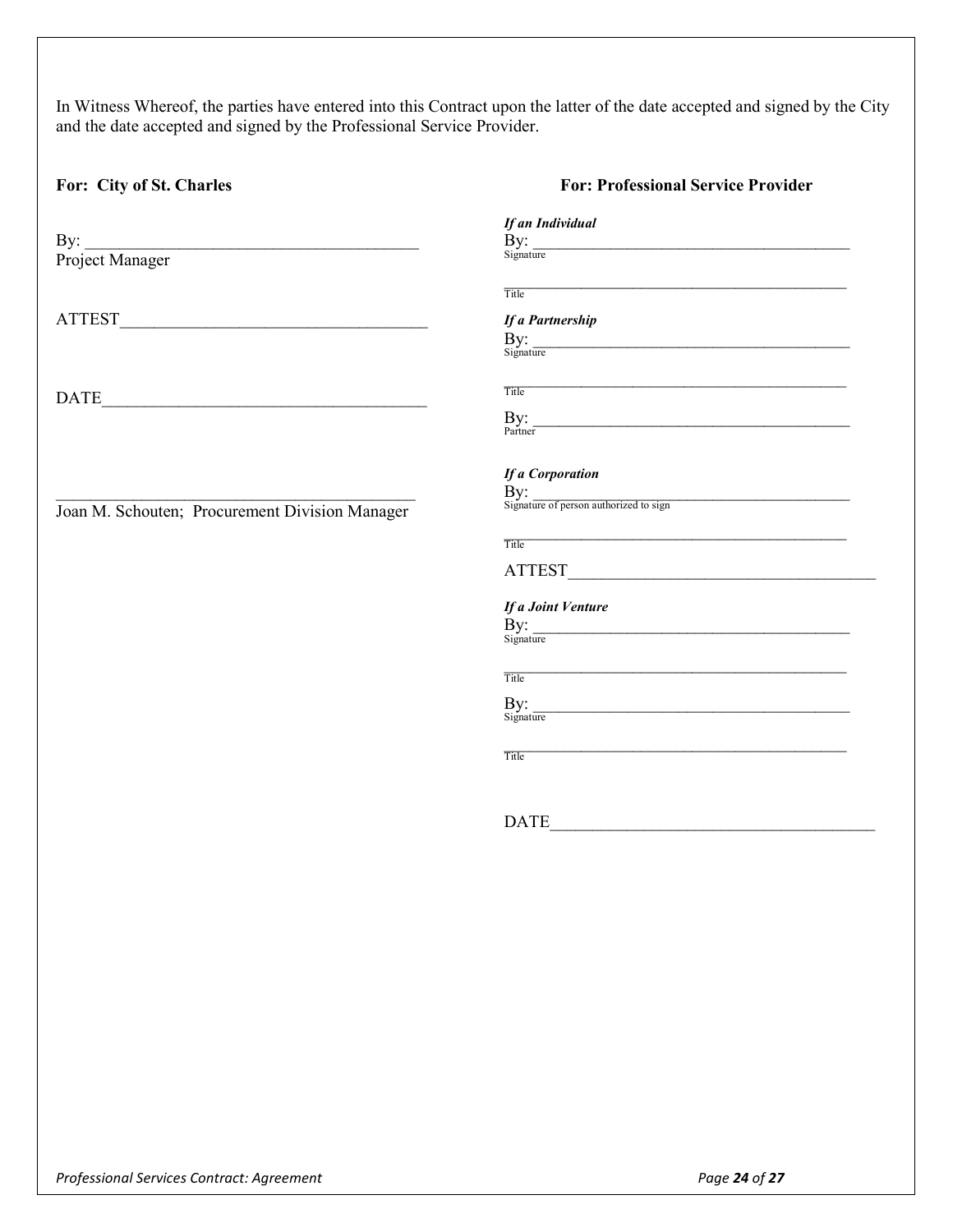

# Insurance Requirements for Professional Services **Advanced Metering Infrastructure (AMI) #1006**

**Exhibit C page 1**

Prior to commencement of Professional Services governed by contract between the City of St. Charles **(City)** and the Professional Service Provider **(Insured)**, the Professional Service Provider and each of its subcontractors, consultants and agents hired to provide the services for the Project, shall provide the City with satisfactory evidence of insurance coverage.

**1.** At Insured's expense, Insured shall hereby secure and maintain project insurance of the following kinds and limits set forth to protect the City from and against any and all damages, claims, lawsuits and losses which may occur or arise out of the Insured's work on behalf of the City. The project Insurance shall remain in effect throughout the duration of the entire Contract.

**2.** Insured shall furnish Certificates of Insurance, Endorsements, and Waiver of Subrogation to the City, inclusive of the Additional Insureds, with its submittal of signed contract.

a. Worker's Compensation and General Liability Waiver of Subrogation in favor of the City.

**3.** All insurance policies must be written with insurance companies approved by the City, licensed to do business in the State of Illinois, and have a rating of not less than A- VI, according to the latest edition of the A.M. Best Company.

**4.** The City may inspect any and all policies of insurance at any time. If requested, Insured will give the City a copy of the insurance policies. The policies must be delivered to the City within two (2) business days of the request.

**5.** Insured agrees to obtain and maintain an insurance policy, including coverage with limits not less than those exhibited on the following page (or greater if required by law):

- a. All Commercial General Liability policies must include Blanket Contractual coverage and Broad Form Vendor's Liability coverage.
- b. Contractual and other Liability Insurance provided under this Contract shall not contain a supervision inspection or engineering services exclusion that would preclude the city from supervising or inspecting the project to the end result. The Professional Service Provider shall assume all on-the-job responsibilities as to the control of persons directly employed by it.

**6.** The City reserves the right to increase the aforementioned limits of Liability Insurance required of insured depending on, but not limited to: the size and scope of the particular project, or the level of financial exposure, or operational risk to the City.

**7.** Insured shall include the City as a primary, non-contributory additional named insured on both the General and Auto Liability Insurance policies and reflect the same language on its Certificate of Insurance provided to the City.

a. Additional Insured and Broad Form Vendors' Liability in favor of the City.

If Insured fails to comply with the insurance requirements contained herein, all the City's obligations under the Agreement will terminate.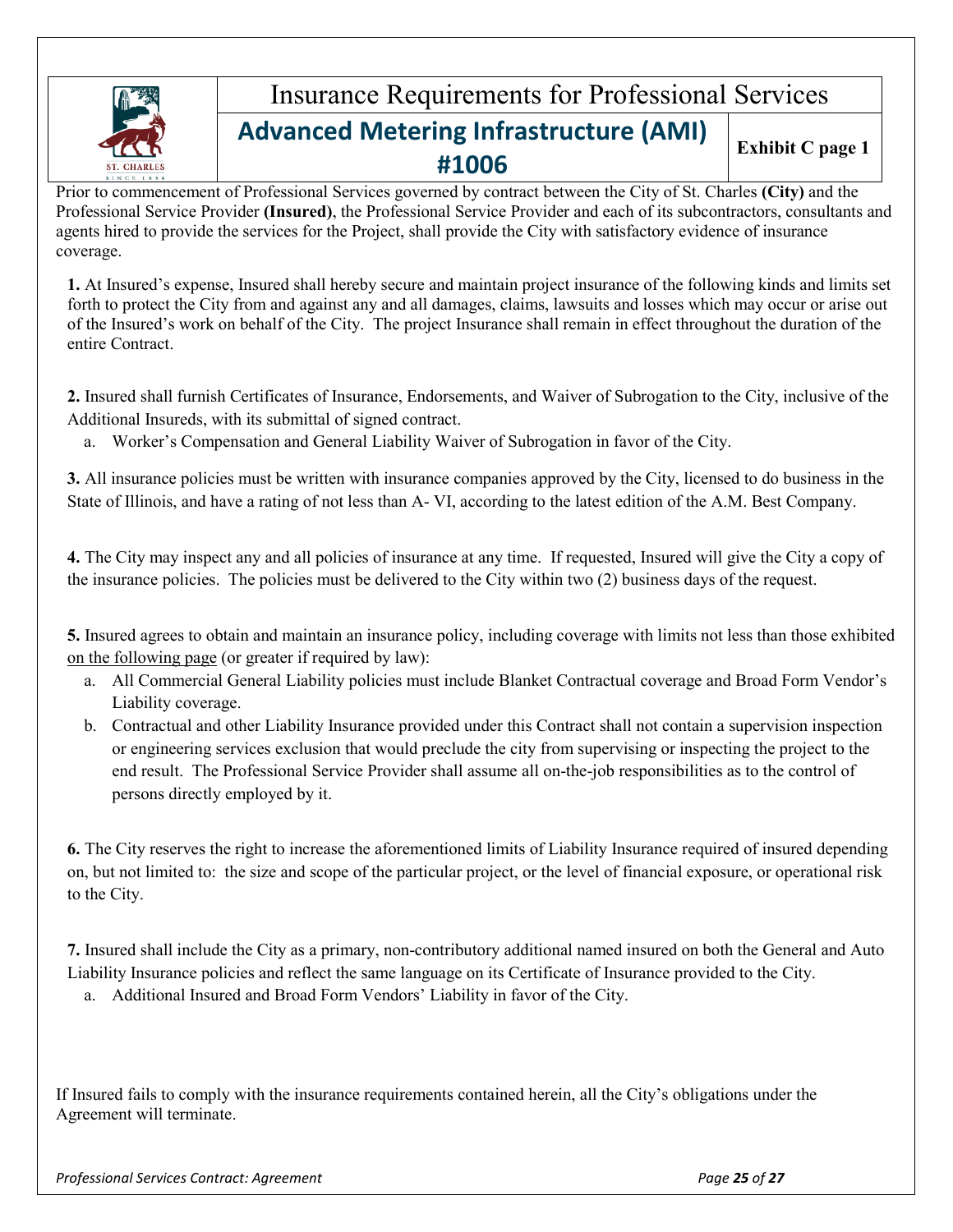# **Exhibit C2**

|                                                                                                                                                                                                                                                                                                                                                                                                                                                                                                                                                                                                                                                                                                        |     |                  | <b>CERTIFICATE OF LIABILITY INSURANCE</b> |                          |                            |                            |                                                                 | DATE (MM/DD/YYYY) |              |
|--------------------------------------------------------------------------------------------------------------------------------------------------------------------------------------------------------------------------------------------------------------------------------------------------------------------------------------------------------------------------------------------------------------------------------------------------------------------------------------------------------------------------------------------------------------------------------------------------------------------------------------------------------------------------------------------------------|-----|------------------|-------------------------------------------|--------------------------|----------------------------|----------------------------|-----------------------------------------------------------------|-------------------|--------------|
| THIS CERTIFICATE IS ISSUED AS A MATTER OF INFORMATION ONLY AND CONFERS NO RIGHTS UPON THE CERTIFICATE HOLDER, THIS<br>CERTIFICATE DOES NOT AFFIRMATIVELY OR NEGATIVELY AMEND, EXTEND OR ALTER THE COVERAGE AFFORDED BY THE POLICIES<br>BELOW, THIS CERTIFICATE OF INSURANCE DOES NOT CONSTITUTE A CONTRACT BETWEEN THE ISSUING INSURER(S), AUTHORIZED<br>REPRESENTATIVE OR PRODUCER, AND THE CERTIFICATE HOLDER,<br>IMPORTANT: If the certificate holder is an ADDITIONAL INSURED, the policy(ies) must have ADDITIONAL INSURED provisions or be endorsed.<br>If SUBROGATION IS WAIVED, subject to the terms and conditions of the policy, certain policies may require an endorsement. A statement on |     |                  |                                           |                          |                            |                            |                                                                 |                   |              |
| this certificate does not confer rights to the certificate holder in lieu of such endorsement(s).<br><b>PRODUCER</b>                                                                                                                                                                                                                                                                                                                                                                                                                                                                                                                                                                                   |     |                  |                                           | <b>CONTACT</b><br>NAME:  |                            |                            |                                                                 |                   |              |
|                                                                                                                                                                                                                                                                                                                                                                                                                                                                                                                                                                                                                                                                                                        |     |                  |                                           | <b>PHONE</b>             |                            |                            | FAX<br>(A/C, No):                                               |                   |              |
|                                                                                                                                                                                                                                                                                                                                                                                                                                                                                                                                                                                                                                                                                                        |     |                  |                                           | (A/C, No. Ext)<br>E-MAIL |                            |                            |                                                                 |                   |              |
|                                                                                                                                                                                                                                                                                                                                                                                                                                                                                                                                                                                                                                                                                                        |     |                  |                                           | ADDRESS:                 |                            |                            | <b>INSURER(S) AFFORDING COVERAGE</b>                            |                   | <b>NAIC#</b> |
|                                                                                                                                                                                                                                                                                                                                                                                                                                                                                                                                                                                                                                                                                                        |     |                  |                                           | <b>NSURER A:</b>         |                            |                            |                                                                 |                   |              |
| <b>NSURED</b>                                                                                                                                                                                                                                                                                                                                                                                                                                                                                                                                                                                                                                                                                          |     |                  |                                           | <b>NSURER B:</b>         |                            |                            |                                                                 |                   |              |
| Sample                                                                                                                                                                                                                                                                                                                                                                                                                                                                                                                                                                                                                                                                                                 |     |                  |                                           | <b>INSURER C:</b>        |                            |                            |                                                                 |                   |              |
|                                                                                                                                                                                                                                                                                                                                                                                                                                                                                                                                                                                                                                                                                                        |     |                  |                                           | INSURER D:               |                            |                            |                                                                 |                   |              |
|                                                                                                                                                                                                                                                                                                                                                                                                                                                                                                                                                                                                                                                                                                        |     |                  |                                           | <b>NSURER E:</b>         |                            |                            |                                                                 |                   |              |
|                                                                                                                                                                                                                                                                                                                                                                                                                                                                                                                                                                                                                                                                                                        |     |                  |                                           | <b>NSURER F:</b>         |                            |                            |                                                                 |                   |              |
| COVERAGES<br>THIS IS TO CERTIFY THAT THE POLICIES OF INSURANCE LISTED BELOW HAVE BEEN ISSUED TO THE INSURED NAMED ABOVE FOR THE POLICY PERIOD                                                                                                                                                                                                                                                                                                                                                                                                                                                                                                                                                          |     |                  | <b>CERTIFICATE NUMBER:</b>                |                          |                            |                            | <b>REVISION NUMBER:</b>                                         |                   |              |
| INDICATED, NOTWITHSTANDING ANY REQUIREMENT, TERM OR CONDITION OF ANY CONTRACT OR OTHER DOCUMENT WITH RESPECT TO WHICH THIS<br>CERTIFICATE MAY BE ISSUED OR MAY PERTAIN, THE INSURANCE AFFORDED BY THE POLICIES DESCRIBED HEREIN IS SUBJECT TO ALL THE TERMS.<br>EXCLUSIONS AND CONDITIONS OF SUCH POLICIES, LIMITS SHOWN MAY HAVE BEEN REDUCED BY PAID CLAIMS.<br><b>INSR</b><br>LTR<br><b>TYPE OF INSURANCE</b>                                                                                                                                                                                                                                                                                       |     | <b>ADDL SUBR</b> |                                           |                          | POLICY EFF<br>(MM/DD/YYYY) | POLICY EXP<br>(MM/DD/YYYY) | <b>LIMITS</b>                                                   |                   |              |
| COMMERCIAL GENERAL LIABILITY<br>x                                                                                                                                                                                                                                                                                                                                                                                                                                                                                                                                                                                                                                                                      |     | INSD WVD         | POLICY NUMBER                             |                          |                            |                            |                                                                 | s1,000,000        |              |
| ×<br>CLAIMS-MADE<br>OCCUR                                                                                                                                                                                                                                                                                                                                                                                                                                                                                                                                                                                                                                                                              | х   |                  | Policy Number                             |                          | eff date                   | exp date                   | EACH OCCURRENCE<br>DAMAGE TO RENTED<br>PREMISES (Ea occurrence) | s50,000           |              |
|                                                                                                                                                                                                                                                                                                                                                                                                                                                                                                                                                                                                                                                                                                        |     |                  |                                           |                          |                            |                            | MED EXP (Any one person)                                        | s 5.000           |              |
|                                                                                                                                                                                                                                                                                                                                                                                                                                                                                                                                                                                                                                                                                                        |     |                  |                                           |                          |                            |                            | PERSONAL & ADV INJURY                                           | s 1,000,000       |              |
| GEN'L AGGREGATE LIMIT APPLIES PER:                                                                                                                                                                                                                                                                                                                                                                                                                                                                                                                                                                                                                                                                     |     |                  |                                           |                          |                            |                            | GENERAL AGGREGATE                                               | s2,000,000        |              |
| PRO-<br>JECT<br>POLICY X<br>LOC                                                                                                                                                                                                                                                                                                                                                                                                                                                                                                                                                                                                                                                                        |     |                  |                                           |                          |                            |                            | PRODUCTS COMP/OP AGG                                            | s 2,000,000       |              |
| OTHER:                                                                                                                                                                                                                                                                                                                                                                                                                                                                                                                                                                                                                                                                                                 |     |                  |                                           |                          |                            |                            | COMBINED SINGLE LIMIT                                           | s                 |              |
| <b>AUTOMOBILE LIABILITY</b>                                                                                                                                                                                                                                                                                                                                                                                                                                                                                                                                                                                                                                                                            |     |                  | Policy Number                             |                          | eff date                   | exp date                   | (Es accident)                                                   | \$1,000,000       |              |
| ANY AUTO<br>OWNED<br>SCHEDULED                                                                                                                                                                                                                                                                                                                                                                                                                                                                                                                                                                                                                                                                         | x   |                  |                                           |                          |                            |                            | BODJLY INJURY (Per person)<br>BODILY INJURY (Per accident)      | s<br>s            |              |
| AUTOS ONLY<br><b>AUTOS</b><br>NON OWNED<br>HRED<br>x                                                                                                                                                                                                                                                                                                                                                                                                                                                                                                                                                                                                                                                   |     |                  |                                           |                          |                            |                            | PROPERTY DAMAGE<br>(Per accident)                               | \$                |              |
| x<br>AUTOS ONLY<br>AUTOS ONLY                                                                                                                                                                                                                                                                                                                                                                                                                                                                                                                                                                                                                                                                          |     |                  |                                           |                          |                            |                            |                                                                 | ŝ                 |              |
| UMBRELLA LIAB<br>х<br>x<br>OCCUR                                                                                                                                                                                                                                                                                                                                                                                                                                                                                                                                                                                                                                                                       |     |                  |                                           |                          | eff date                   | exp date                   | EACH OCCURRENCE                                                 | s 1,000,000       |              |
| <b>EXCESS LIAB</b><br>CLAIMS MADE                                                                                                                                                                                                                                                                                                                                                                                                                                                                                                                                                                                                                                                                      |     |                  | Policy Number                             |                          |                            |                            | AGGREGATE                                                       | s1,000,000        |              |
| RETENTION \$<br>DED                                                                                                                                                                                                                                                                                                                                                                                                                                                                                                                                                                                                                                                                                    |     |                  |                                           |                          |                            |                            |                                                                 | s                 |              |
| <b>WORKERS COMPENSATION</b><br>AND EMPLOYERS' LIABILITY                                                                                                                                                                                                                                                                                                                                                                                                                                                                                                                                                                                                                                                |     |                  | Policy Number                             |                          | eff date                   |                            | OTH-<br>ER<br>PER<br>STATUTE<br>x                               |                   |              |
| Y / N<br>ANYPROPRIETOR/PARTNER/EXECUTIVE<br>OFFICER/MEMBEREXCLUDED?                                                                                                                                                                                                                                                                                                                                                                                                                                                                                                                                                                                                                                    | N/A | x                |                                           |                          |                            | exp date                   | E.L. EACH ACCIDENT                                              | s500.000          |              |
| (Mandatory in NH)                                                                                                                                                                                                                                                                                                                                                                                                                                                                                                                                                                                                                                                                                      |     |                  |                                           |                          |                            |                            | E.L. DISEASE - EA EMPLOYEE                                      | s500,000          |              |
| If yes, describe under<br>DESCRIPTION OF OPERATIONS below                                                                                                                                                                                                                                                                                                                                                                                                                                                                                                                                                                                                                                              |     |                  |                                           |                          |                            |                            | E.L. DISEASE - POLICY LIMIT                                     | s500.000          |              |
|                                                                                                                                                                                                                                                                                                                                                                                                                                                                                                                                                                                                                                                                                                        |     |                  |                                           |                          | eff date                   | exp date                   | Limit:                                                          | \$1,000,000       |              |

Re: Project Name, Project Number

The City of St. Charles and any official, trustee, director, officer or employee of the City (plus holder or mortgagee as designated by the City), are added as Additional Insureds, when required by written contract, on the General Liability and Auto Liability on a primary and non-contributory basis with respect to operations performed by the Named Insured in connection with this project. A Waiver of Subregation in favor of the Additional Insureds applies to the Workers' Compensation and General Liability policies, when required by written contract and where allowed by law. The General Liability policy shall not contain exclusions for bodily injury or property damage arising out of Explosion Hazard, Collapse Hazard, or Underground Hazard work.<br>The Umbrella must follow form over the underlying

| <b>CERTIFICATE HOLDER</b>                                     | CANCELLATION                                                                                                                                                         |
|---------------------------------------------------------------|----------------------------------------------------------------------------------------------------------------------------------------------------------------------|
| City of St. Charles<br>2 E. Main St.<br>St. Charles, IL 60174 | SHOULD ANY OF THE ABOVE DESCRIBED POLICIES BE CANCELLED BEFORE<br>THE EXPIRATION DATE THEREOF, NOTICE WILL BE DELIVERED IN<br>ACCORDANCE WITH THE POLICY PROVISIONS. |
|                                                               | <b>AUTHORIZED REPRESENTATIVE</b><br>Signature                                                                                                                        |
|                                                               | @ 1988 2015 ACORD CORPORATION. All rights reserved.                                                                                                                  |

ACORD 25 (2016/03)

The ACORD name and logo are registered marks of ACORD